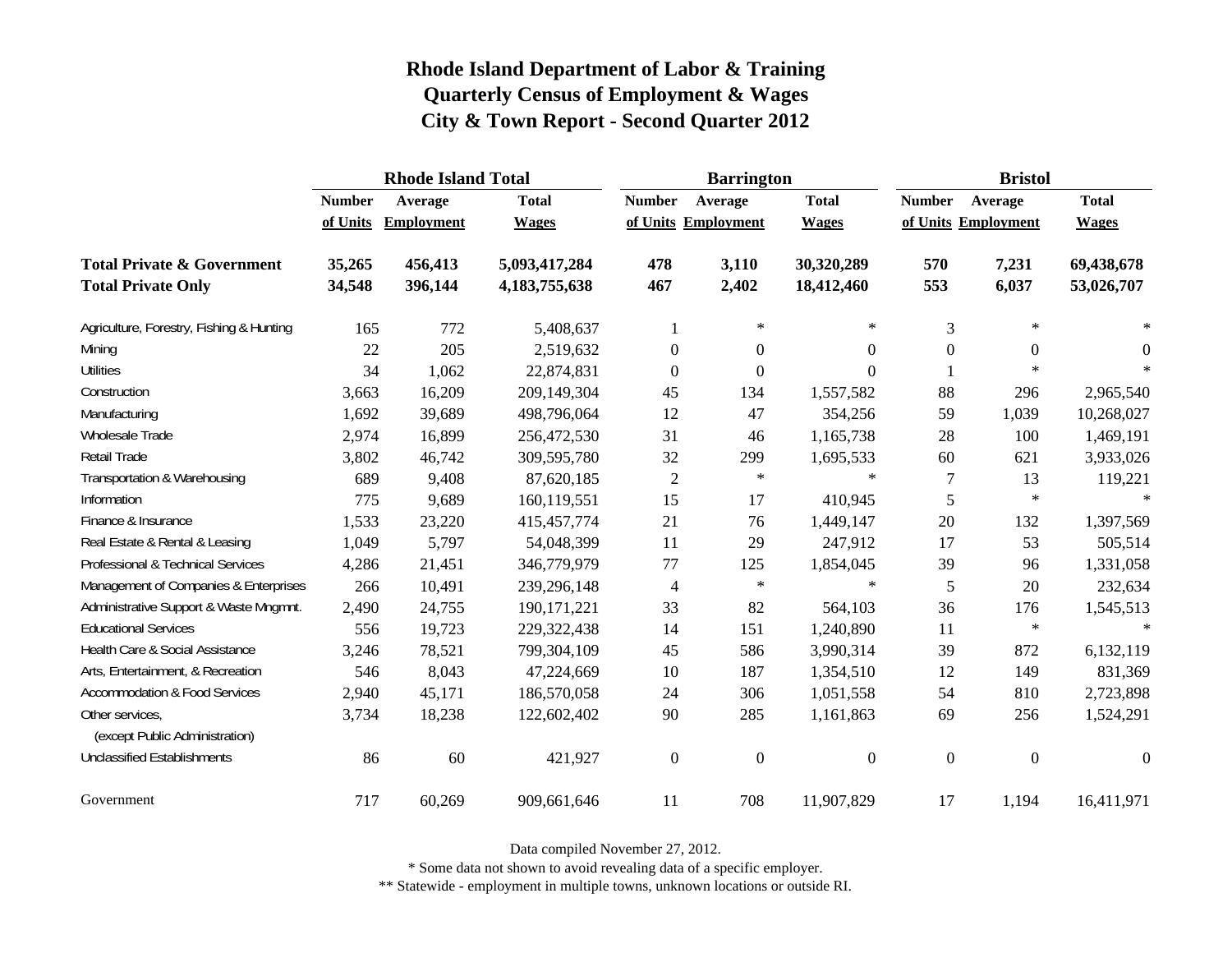|                                                   | <b>Burrillville</b> |                     |                |                | <b>Central Falls</b> |                  | <b>Charlestown</b> |                     |              |
|---------------------------------------------------|---------------------|---------------------|----------------|----------------|----------------------|------------------|--------------------|---------------------|--------------|
|                                                   | <b>Number</b>       | Average             | <b>Total</b>   | <b>Number</b>  | Average              | <b>Total</b>     | <b>Number</b>      | Average             | <b>Total</b> |
|                                                   |                     | of Units Employment | <b>Wages</b>   |                | of Units Employment  | <b>Wages</b>     |                    | of Units Employment | <b>Wages</b> |
| <b>Total Private &amp; Government</b>             | 295                 | 3,075               | 26,879,912     | 246            | 3,012                | 27,096,520       | 252                | 1,530               | 14,702,585   |
| <b>Total Private Only</b>                         | 279                 | 2,493               | 20,190,961     | 238            | 2,353                | 18,686,785       | 236                | 1,318               | 12,404,033   |
| Agriculture, Forestry, Fishing & Hunting          | 3                   | $\ast$              | $\ast$         | $\overline{0}$ | $\mathbf{0}$         | $\overline{0}$   | 4                  | $\ast$              |              |
| Mining                                            | $\theta$            | $\boldsymbol{0}$    | $\Omega$       | $\Omega$       | $\theta$             | $\Omega$         |                    | $\ast$              |              |
| <b>Utilities</b>                                  | $\overline{c}$      | $\ast$              | $\ast$         | $\Omega$       | $\Omega$             | $\Omega$         | $\boldsymbol{0}$   | $\boldsymbol{0}$    | $\Omega$     |
| Construction                                      | 62                  | 203                 | 2,758,462      | 23             | 88                   | 910,001          | 57                 | 145                 | 1,503,955    |
| Manufacturing                                     | 10                  | 588                 | 5,979,439      | 31             | 633                  | 6,036,143        | 3                  | $\ast$              |              |
| Wholesale Trade                                   | 19                  | 44                  | 576,115        | 4              | 40                   | 373,396          | 9                  | 26                  | 538,552      |
| Retail Trade                                      | 20                  | 159                 | 777,054        | 48             | 243                  | 1,365,540        | 22                 | 141                 | 914,438      |
| Transportation & Warehousing                      | 5                   | $\ast$              | $\ast$         | 3              | $\ast$               | $\ast$           | 6                  | $\ast$              | $\ast$       |
| Information                                       | 6                   | 34                  | 213,181        |                | 1                    | 19,939           | 4                  | 19                  | 92,813       |
| Finance & Insurance                               | 4                   | 14                  | 112,936        | 9              | 79                   | 676,149          | 8                  | 48                  | 974,837      |
| Real Estate & Rental & Leasing                    | 5                   | 8                   | 60,782         | 8              | 42                   | 309,672          | 7                  | 18                  | 197,144      |
| Professional & Technical Services                 | 23                  | 47                  | 677,343        |                | 12                   | 133,313          | 21                 | 34                  | 464,366      |
| Management of Companies & Enterprises             | $\mathbf{1}$        | $\ast$              | $\ast$         | $\Omega$       | $\overline{0}$       | $\theta$         | $\mathbf{0}$       | $\ast$              | $\ast$       |
| Administrative Support & Waste Mngmnt.            | 20                  | 82                  | 739,445        | 16             | 370                  | 3,010,519        | 22                 | 84                  | 678,124      |
| <b>Educational Services</b>                       | 5                   | 35                  | 132,993        | 2              | $\ast$               | $\ast$           | 1                  | $\ast$              |              |
| Health Care & Social Assistance                   | 21                  | 560                 | 4,600,338      | 28             | 382                  | 2,895,982        | 20                 | 143                 | 1,198,118    |
| Arts, Entertainment, & Recreation                 | 5                   | 59                  | 203,029        | $\mathbf{0}$   | $\overline{0}$       | $\boldsymbol{0}$ | 5                  | 105                 | 903,466      |
| <b>Accommodation &amp; Food Services</b>          | 29                  | 502                 | 1,713,552      | 27             | 202                  | 748,950          | 20                 | 189                 | 646,384      |
| Other services,<br>(except Public Administration) | 39                  | 87                  | 540,583        | 31             | 110                  | 647,426          | 26                 | 45                  | 216,445      |
| <b>Unclassified Establishments</b>                | $\boldsymbol{0}$    | $\boldsymbol{0}$    | $\overline{0}$ | $\overline{0}$ | $\mathbf{0}$         | $\boldsymbol{0}$ | $\boldsymbol{0}$   | $\boldsymbol{0}$    | $\theta$     |
| Government                                        | 16                  | 582                 | 6,688,951      | 8              | 659                  | 8,409,735        | 16                 | 212                 | 2,298,552    |

Data compiled November 27, 2012.

\* Some data not shown to avoid revealing data of a specific employer.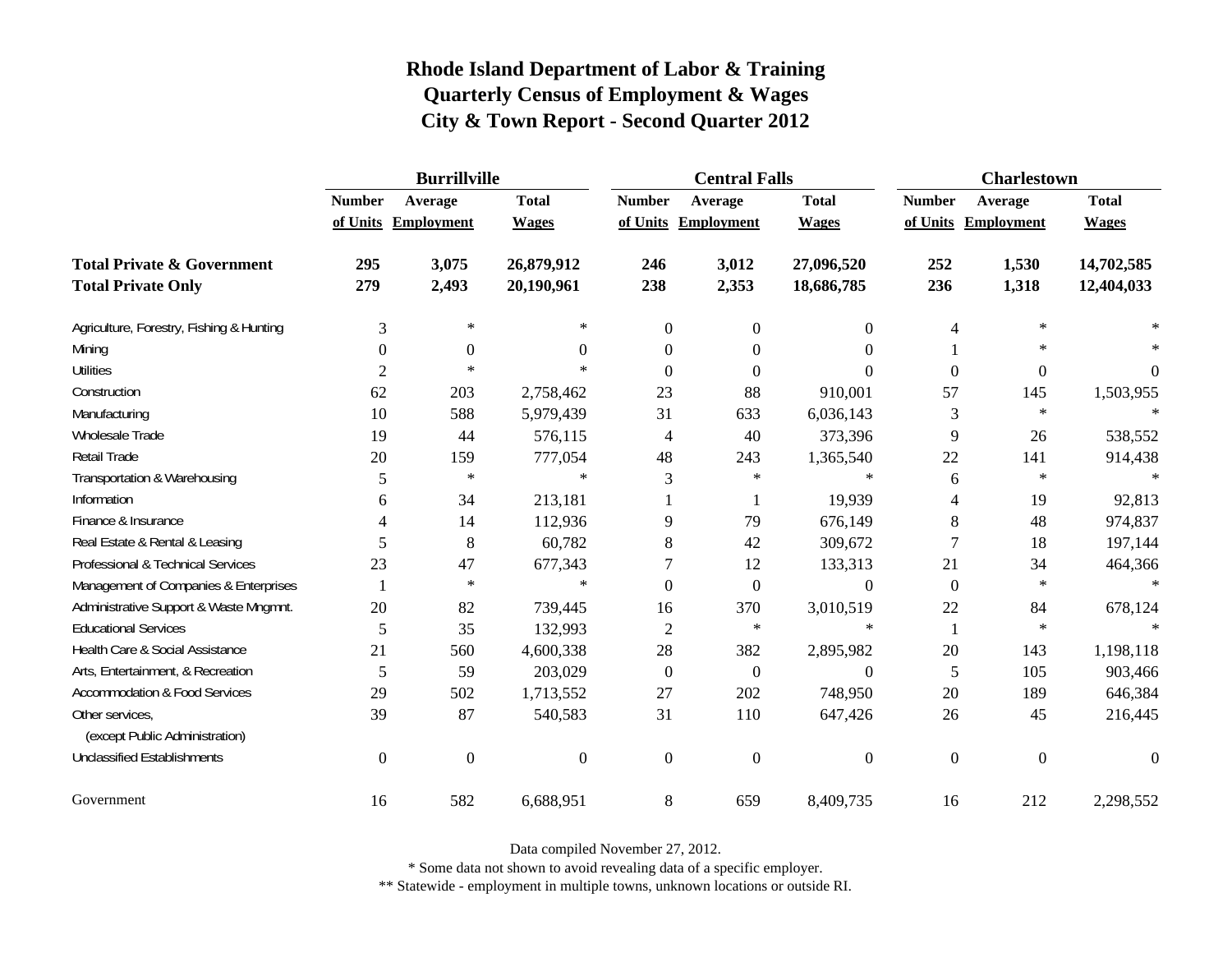|                                                   | Coventry         |                     |                |                  | <b>Cranston</b>     |                  | <b>Cumberland</b> |                     |                  |
|---------------------------------------------------|------------------|---------------------|----------------|------------------|---------------------|------------------|-------------------|---------------------|------------------|
|                                                   | <b>Number</b>    | Average             | <b>Total</b>   | <b>Number</b>    | Average             | <b>Total</b>     | <b>Number</b>     | Average             | <b>Total</b>     |
|                                                   |                  | of Units Employment | <b>Wages</b>   |                  | of Units Employment | <b>Wages</b>     |                   | of Units Employment | <b>Wages</b>     |
| <b>Total Private &amp; Government</b>             | 693              | 7,663               | 62,760,257     | 2,411            | 34,770              | 377,543,751      | 832               | 9,760               | 106,254,462      |
| <b>Total Private Only</b>                         | 675              | 6,306               | 49,230,954     | 2,382            | 28,429              | 276,665,898      | 815               | 8,607               | 88, 892, 775     |
| Agriculture, Forestry, Fishing & Hunting          | $\overline{2}$   | $\ast$              | $\ast$         | 5                | $\ast$              | $\ast$           | $\overline{2}$    | $\ast$              |                  |
| Mining                                            |                  | $\ast$              | $\ast$         | 3                | $\ast$              | $\ast$           |                   | $\ast$              | $\ast$           |
| <b>Utilities</b>                                  | $\mathbf{0}$     | $\boldsymbol{0}$    | $\overline{0}$ | $\overline{c}$   | $\ast$              | $\ast$           |                   | $\ast$              | $\ast$           |
| Construction                                      | 130              | 401                 | 3,663,254      | 220              | 1,022               | 12,696,575       | 117               | 712                 | 9,248,065        |
| Manufacturing                                     | 36               | 476                 | 6,679,040      | 167              | 3,676               | 44,154,590       | 41                | 1,615               | 17,619,541       |
| Wholesale Trade                                   | 32               | 243                 | 3,397,468      | 166              | 1,785               | 25,682,838       | 66                | 740                 | 10,284,129       |
| Retail Trade                                      | 90               | 1,691               | 10,434,975     | 298              | 4,631               | 32,112,955       | 76                | 906                 | 5,925,542        |
| Transportation & Warehousing                      | 9                | 244                 | 2,349,303      | 50               | 601                 | 6,636,493        | 21                | 506                 | 4,916,129        |
| Information                                       | 10               | 25                  | 313,035        | 35               | 2,052               | 39,736,158       | 21                | 138                 | 1,120,360        |
| Finance & Insurance                               | 22               | 146                 | 1,607,386      | 110              | 722                 | 8,250,016        | 36                | 153                 | 1,943,029        |
| Real Estate & Rental & Leasing                    | 14               | 38                  | 303,070        | 72               | 363                 | 4,784,536        | 33                | 120                 | 1,268,958        |
| Professional & Technical Services                 | 55               | 233                 | 2,949,485      | 254              | 1,719               | 24,226,405       | 82                | 233                 | 3,858,524        |
| Management of Companies & Enterprises             | 5                | 56                  | 738,539        | 13               | 291                 | 4,563,008        | 10                | $\ast$              | $\ast$           |
| Administrative Support & Waste Mngmnt.            | 62               | 369                 | 3,216,606      | 181              | 2,495               | 17,823,761       | 49                | 240                 | 2,056,970        |
| <b>Educational Services</b>                       | 11               | 101                 | 628,308        | 32               | 350                 | 2,321,581        | 16                | 183                 | 1,466,503        |
| Health Care & Social Assistance                   | 44               | 1,006               | 7,877,973      | 285              | 4,025               | 30,562,608       | 74                | 874                 | 7,554,199        |
| Arts, Entertainment, & Recreation                 | 6                | 21                  | 99,433         | 28               | 315                 | 1,456,566        | $\tau$            | 65                  | 255,217          |
| <b>Accommodation &amp; Food Services</b>          | 61               | 957                 | 3,426,905      | 171              | 2,725               | 10,259,634       | 53                | 619                 | 2,127,109        |
| Other services,<br>(except Public Administration) | 85               | 278                 | 1,451,268      | 290              | 1,608               | 10,737,297       | 109               | 536                 | 3,469,022        |
| <b>Unclassified Establishments</b>                | $\boldsymbol{0}$ | $\boldsymbol{0}$    | $\overline{0}$ | $\boldsymbol{0}$ | $\boldsymbol{0}$    | $\boldsymbol{0}$ | $\boldsymbol{0}$  | $\boldsymbol{0}$    | $\boldsymbol{0}$ |
| Government                                        | 18               | 1,357               | 13,529,303     | 29               | 6,341               | 100,877,853      | 17                | 1,153               | 17,361,687       |

Data compiled November 27, 2012.

\* Some data not shown to avoid revealing data of a specific employer.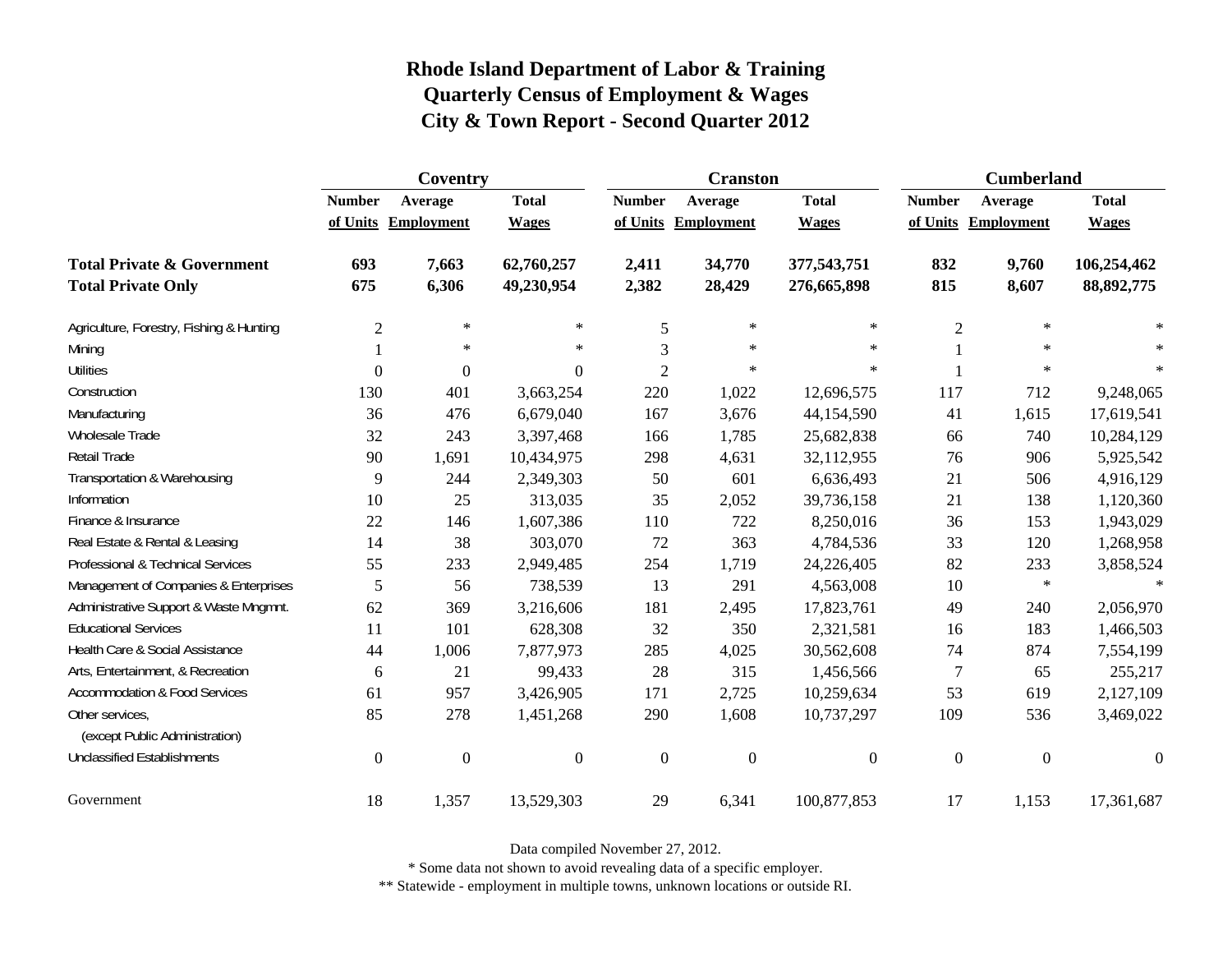|                                                   | <b>East Greenwich</b> |                     |              |                  | <b>East Providence</b> |                | <b>Exeter</b>    |                     |              |
|---------------------------------------------------|-----------------------|---------------------|--------------|------------------|------------------------|----------------|------------------|---------------------|--------------|
|                                                   | <b>Number</b>         | Average             | <b>Total</b> | <b>Number</b>    | Average                | <b>Total</b>   | <b>Number</b>    | Average             | <b>Total</b> |
|                                                   |                       | of Units Employment | <b>Wages</b> |                  | of Units Employment    | <b>Wages</b>   |                  | of Units Employment | <b>Wages</b> |
| <b>Total Private &amp; Government</b>             | 755                   | 7,066               | 71,620,642   | 1,438            | 20,507                 | 216,859,782    | 169              | 1,487               | 13,579,194   |
| <b>Total Private Only</b>                         | 740                   | 6,363               | 62,095,640   | 1,416            | 18,980                 | 193,304,477    | 164              | 1,414               | 12,874,453   |
| Agriculture, Forestry, Fishing & Hunting          | $\overline{2}$        | $\ast$              | $\ast$       | $\boldsymbol{0}$ | $\overline{0}$         | $\overline{0}$ | $\overline{4}$   | 80                  | 427,427      |
| Mining                                            | $\boldsymbol{0}$      | 0                   | $\theta$     | $\boldsymbol{0}$ | $\boldsymbol{0}$       | $\theta$       | $\Omega$         | $\boldsymbol{0}$    | $\Omega$     |
| <b>Utilities</b>                                  | $\boldsymbol{0}$      | $\theta$            | $\Omega$     | $\theta$         | $\theta$               | $\Omega$       | $\theta$         | $\boldsymbol{0}$    | $\Omega$     |
| Construction                                      | 43                    | 223                 | 4,089,911    | 179              | 825                    | 11,743,524     | 25               | 81                  | 866,018      |
| Manufacturing                                     | 26                    | 286                 | 3,589,972    | 90               | 2,113                  | 24,110,922     | 7                | 39                  | 383,497      |
| <b>Wholesale Trade</b>                            | 59                    | 179                 | 4,758,298    | 103              | 1,238                  | 15,750,425     | $\tau$           | $\ast$              | $\ast$       |
| Retail Trade                                      | 63                    | 717                 | 6,084,501    | 140              | 1,756                  | 12,788,485     | 16               | 70                  | 537,564      |
| Transportation & Warehousing                      | 7                     | 140                 | 1,155,228    | 37               | 319                    | 2,698,809      | 5                | $\ast$              |              |
| Information                                       | 17                    | 54                  | 943,953      | 20               | 283                    | 4,413,995      | 3                | $\ast$              |              |
| Finance & Insurance                               | 44                    | 238                 | 3,612,862    | 89               | 2,649                  | 34,607,603     | 3                | $\star$             | $\ast$       |
| Real Estate & Rental & Leasing                    | 30                    | 129                 | 1,562,762    | 40               | 195                    | 2,139,259      | 7                | 8                   | 113,958      |
| Professional & Technical Services                 | 125                   | 635                 | 10,019,754   | 174              | 1,101                  | 14,501,147     | 15               | $\ast$              | $\ast$       |
| Management of Companies & Enterprises             | 8                     | $\ast$              | $\ast$       | 6                | 87                     | 2,282,683      | $\overline{2}$   | $\ast$              | $\star$      |
| Administrative Support & Waste Mngmnt.            | 50                    | 328                 | 3,033,531    | 97               | 985                    | 7,771,058      | 24               | 168                 | 1,632,552    |
| <b>Educational Services</b>                       | 14                    | 218                 | 1,726,861    | 16               | 390                    | 3,792,283      | 1                | $\ast$              |              |
| Health Care & Social Assistance                   | 101                   | 1,426               | 12,730,452   | 142              | 4,210                  | 43,597,997     | 9                | 163                 | 1,365,296    |
| Arts, Entertainment, & Recreation                 | 13                    | 170                 | 807,405      | 31               | 622                    | 2,805,459      | 5                | $\ast$              | $\ast$       |
| <b>Accommodation &amp; Food Services</b>          | 63                    | 1,177               | 4,697,016    | 109              | 1,508                  | 5,271,904      | 17               | 165                 | 533,318      |
| Other services,<br>(except Public Administration) | 75                    | 315                 | 1,704,089    | 140              | 698                    | 5,017,350      | 14               | 28                  | 149,991      |
| <b>Unclassified Establishments</b>                | $\boldsymbol{0}$      | $\mathbf{0}$        | $\Omega$     | 3                | $\ast$                 | $\ast$         | $\boldsymbol{0}$ | $\boldsymbol{0}$    | $\Omega$     |
| Government                                        | 15                    | 703                 | 9,525,002    | 22               | 1,527                  | 23,555,305     | $\sqrt{5}$       | 73                  | 704,741      |

Data compiled November 27, 2012.

\* Some data not shown to avoid revealing data of a specific employer.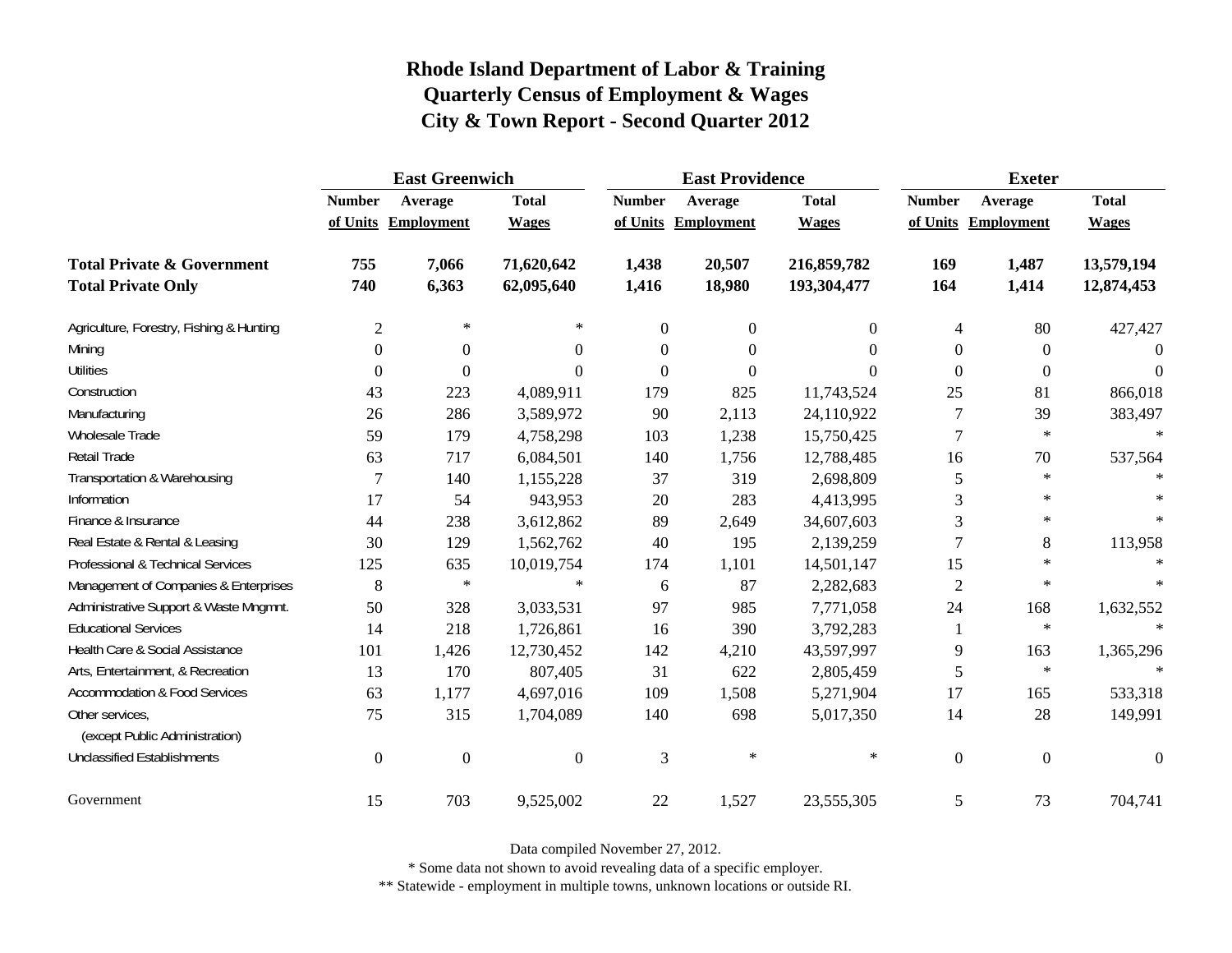|                                                   | Foster         |                     |              |                | <b>Glocester</b>    |                  | Hopkinton      |                     |              |
|---------------------------------------------------|----------------|---------------------|--------------|----------------|---------------------|------------------|----------------|---------------------|--------------|
|                                                   | <b>Number</b>  | Average             | <b>Total</b> | <b>Number</b>  | Average             | <b>Total</b>     | <b>Number</b>  | Average             | <b>Total</b> |
|                                                   |                | of Units Employment | <b>Wages</b> |                | of Units Employment | <b>Wages</b>     |                | of Units Employment | <b>Wages</b> |
| <b>Total Private &amp; Government</b>             | 93             | 467                 | 3,874,247    | 202            | 1,602               | 13,961,465       | 195            | 1,233               | 12,635,235   |
| <b>Total Private Only</b>                         | 87             | 375                 | 2,657,871    | 185            | 1,089               | 7,272,066        | 184            | 1,104               | 11,510,941   |
| Agriculture, Forestry, Fishing & Hunting          | $\mathfrak{2}$ | $\ast$              | ∗            | 3              | $\ast$              | ∗                | 3              | $\ast$              |              |
| Mining                                            | $\theta$       | $\boldsymbol{0}$    | $\theta$     | 0              | $\theta$            | 0                |                | $\ast$              |              |
| <b>Utilities</b>                                  | $\overline{0}$ | $\boldsymbol{0}$    | $\theta$     | $\Omega$       | $\Omega$            | $\Omega$         | $\overline{0}$ | $\boldsymbol{0}$    | 0            |
| Construction                                      | 19             | 35                  | 297,724      | 61             | 125                 | 1,069,109        | 54             | 137                 | 1,254,598    |
| Manufacturing                                     | 4              | $\ast$              | $\ast$       |                | $\ast$              | $\ast$           | 27             | 377                 | 6,295,414    |
| Wholesale Trade                                   | 3              | $\ast$              | $\ast$       |                | 5                   | 59,809           | 6              | 24                  | 355,527      |
| Retail Trade                                      |                | 13                  | 54,311       | 20             | 204                 | 1,059,765        | 17             | 101                 | 544,161      |
| Transportation & Warehousing                      |                | $\ast$              | $\ast$       | 5              | 60                  | 476,880          | 1              | $\ast$              | $\ast$       |
| Information                                       | 2              | $\ast$              | $\ast$       | 3              | $\ast$              | $\ast$           | 5              | 14                  | 46,827       |
| Finance & Insurance                               | 2              | $\ast$              | $\ast$       |                | 23                  | 244,807          |                | $\ast$              |              |
| Real Estate & Rental & Leasing                    |                | $\ast$              | $\ast$       | 3              | $\ast$              | $\ast$           | $\overline{2}$ | $\ast$              |              |
| Professional & Technical Services                 | 12             | 16                  | 234,923      | 10             | 68                  | 1,063,239        | 14             | 53                  | 905,270      |
| Management of Companies & Enterprises             |                | $\ast$              | $\ast$       | $\Omega$       | $\ast$              | $\ast$           | 1              | $\ast$              | $\ast$       |
| Administrative Support & Waste Mngmnt.            | 12             | 51                  | 342,134      | 11             | 44                  | 304,884          | 13             | 19                  | 127,865      |
| <b>Educational Services</b>                       |                | $\ast$              | $\ast$       |                | $\ast$              | $\ast$           | $\mathbf{0}$   | $\ast$              |              |
| Health Care & Social Assistance                   | 8              | 64                  | 455,008      | 15             | 263                 | 1,584,280        | 14             | 194                 | 1,116,750    |
| Arts, Entertainment, & Recreation                 |                | $\ast$              | $\ast$       | 3              | $\ast$              | $\ast$           | 6              | 80                  | 314,010      |
| <b>Accommodation &amp; Food Services</b>          | 6              | 38                  | 138,527      | 18             | 197                 | 598,527          | 8              | 58                  | 265,648      |
| Other services,<br>(except Public Administration) | 4              | 11                  | 41,692       | 17             | 35                  | 326,788          | 11             | 33                  | 135,874      |
| <b>Unclassified Establishments</b>                |                | $\ast$              | $\ast$       |                |                     | $\boldsymbol{0}$ | $\overline{0}$ | $\boldsymbol{0}$    | $\Omega$     |
|                                                   |                |                     |              | $\overline{0}$ | $\mathbf{0}$        |                  |                |                     |              |
| Government                                        | 6              | 92                  | 1,216,376    | 17             | 513                 | 6,689,399        | 11             | 129                 | 1,124,294    |

Data compiled November 27, 2012.

\* Some data not shown to avoid revealing data of a specific employer.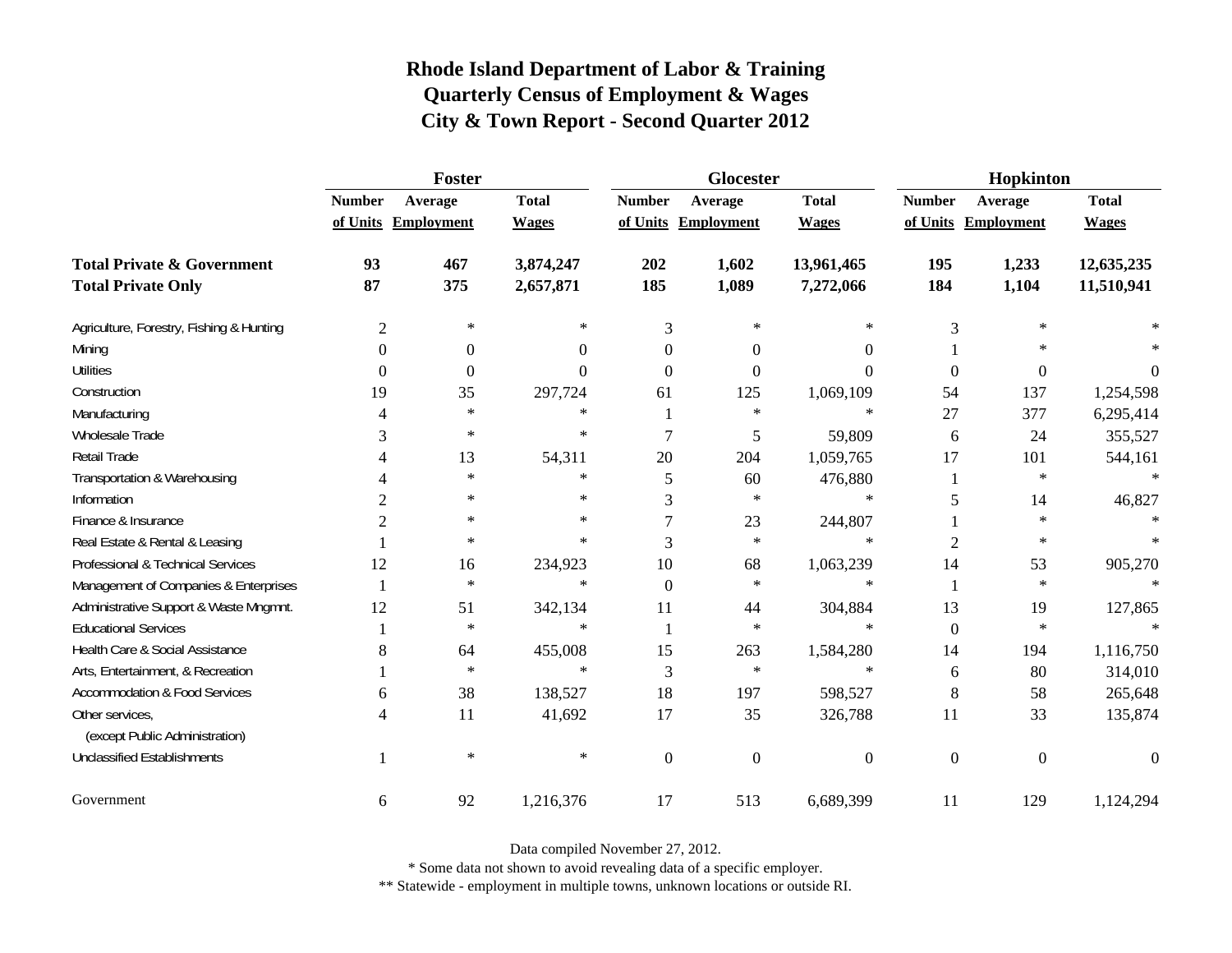|                                                   | <b>Jamestown</b> |                     |                  |                  | <b>Johnston</b>  |                  | <b>Lincoln</b>   |                     |               |
|---------------------------------------------------|------------------|---------------------|------------------|------------------|------------------|------------------|------------------|---------------------|---------------|
|                                                   | <b>Number</b>    | Average             | <b>Total</b>     | <b>Number</b>    | Average          | <b>Total</b>     | <b>Number</b>    | Average             | <b>Total</b>  |
|                                                   |                  | of Units Employment | <b>Wages</b>     | of Units         | Employment       | <b>Wages</b>     |                  | of Units Employment | <b>Wages</b>  |
| <b>Total Private &amp; Government</b>             | 210              | 1,307               | 12,497,766       | 1,060            | 11,562           | 115,592,855      | 736              | 12,430              | 138,881,659   |
| <b>Total Private Only</b>                         | 195              | 1,021               | 9,399,668        | 1,047            | 10,461           | 101,329,345      | 714              | 11,196              | 122, 152, 824 |
| Agriculture, Forestry, Fishing & Hunting          | $\overline{c}$   | $\ast$              | ∗                | 10               | 23               | 80,677           | 1                | $\ast$              |               |
| Mining                                            | 0                | $\overline{0}$      | 0                | $\overline{2}$   | $\ast$           | $\ast$           | $\boldsymbol{0}$ | $\Omega$            | $\Omega$      |
| <b>Utilities</b>                                  | 0                | $\boldsymbol{0}$    | $\Omega$         | 3                | $\ast$           | $\ast$           |                  | $\star$             |               |
| Construction                                      | 21               | 144                 | 2,558,504        | 170              | 797              | 10,586,991       | 93               | 669                 | 8,602,895     |
| Manufacturing                                     | 5                | $\ast$              | $\ast$           | 85               | 1,015            | 8,857,422        | 42               | 1,730               | 22,260,586    |
| Wholesale Trade                                   | 13               | 39                  | 750,899          | 54               | 305              | 3,932,634        | 68               | 568                 | 7,712,400     |
| Retail Trade                                      | 15               | 102                 | 522,955          | 137              | 1,505            | 11,244,663       | 56               | 761                 | 4,049,606     |
| Transportation & Warehousing                      | 3                | $\ast$              | $\ast$           | 38               | 277              | 2,721,829        | 17               | 523                 | 5,132,425     |
| Information                                       | 8                | 16                  | 170,020          | 14               | 61               | 841,885          | 16               | 266                 | 3,457,490     |
| Finance & Insurance                               | 4                | 9                   | 82,015           | 26               | 1,356            | 24,056,222       | 33               | 2,264               | 31,767,076    |
| Real Estate & Rental & Leasing                    | 6                | $\ast$              | $\ast$           | 30               | 299              | 2,880,018        | 22               | 41                  | 409,172       |
| Professional & Technical Services                 | 38               | 75                  | 1,069,826        | 74               | 166              | 1,658,805        | 103              | 655                 | 11,939,783    |
| Management of Companies & Enterprises             |                  | $\ast$              | $\ast$           | $\mathfrak{2}$   | $\ast$           | $\ast$           | 12               | 199                 | 2,866,126     |
| Administrative Support & Waste Mngmnt.            | 16               | 82                  | 661,280          | 96               | 1,541            | 11,661,265       | 46               | 290                 | 2,509,073     |
| <b>Educational Services</b>                       | 5                | $\ast$              | $\ast$           | 11               | 32               | 200,147          | 7                | 85                  | 715,555       |
| Health Care & Social Assistance                   | 14               | 126                 | 1,083,128        | 99               | 1,419            | 13,408,157       | 65               | 860                 | 7,050,184     |
| Arts, Entertainment, & Recreation                 | 8                | 109                 | 548,187          | $\,8\,$          | 51               | 257,918          | 11               | 1,086               | 7,719,667     |
| <b>Accommodation &amp; Food Services</b>          | 14               | 195                 | 833,447          | 77               | 964              | 3,422,390        | 54               | 905                 | 3,517,433     |
| Other services,<br>(except Public Administration) | 22               | 70                  | 728,175          | 111              | 499              | 3,413,280        | 66               | 239                 | 1,196,070     |
| <b>Unclassified Establishments</b>                | $\boldsymbol{0}$ | $\boldsymbol{0}$    | $\boldsymbol{0}$ | $\boldsymbol{0}$ | $\boldsymbol{0}$ | $\boldsymbol{0}$ |                  | $\ast$              | $\ast$        |
| Government                                        | 15               | 286                 | 3,098,098        | 13               | 1,101            | 14,263,510       | 22               | 1,234               | 16,728,835    |

Data compiled November 27, 2012.

\* Some data not shown to avoid revealing data of a specific employer.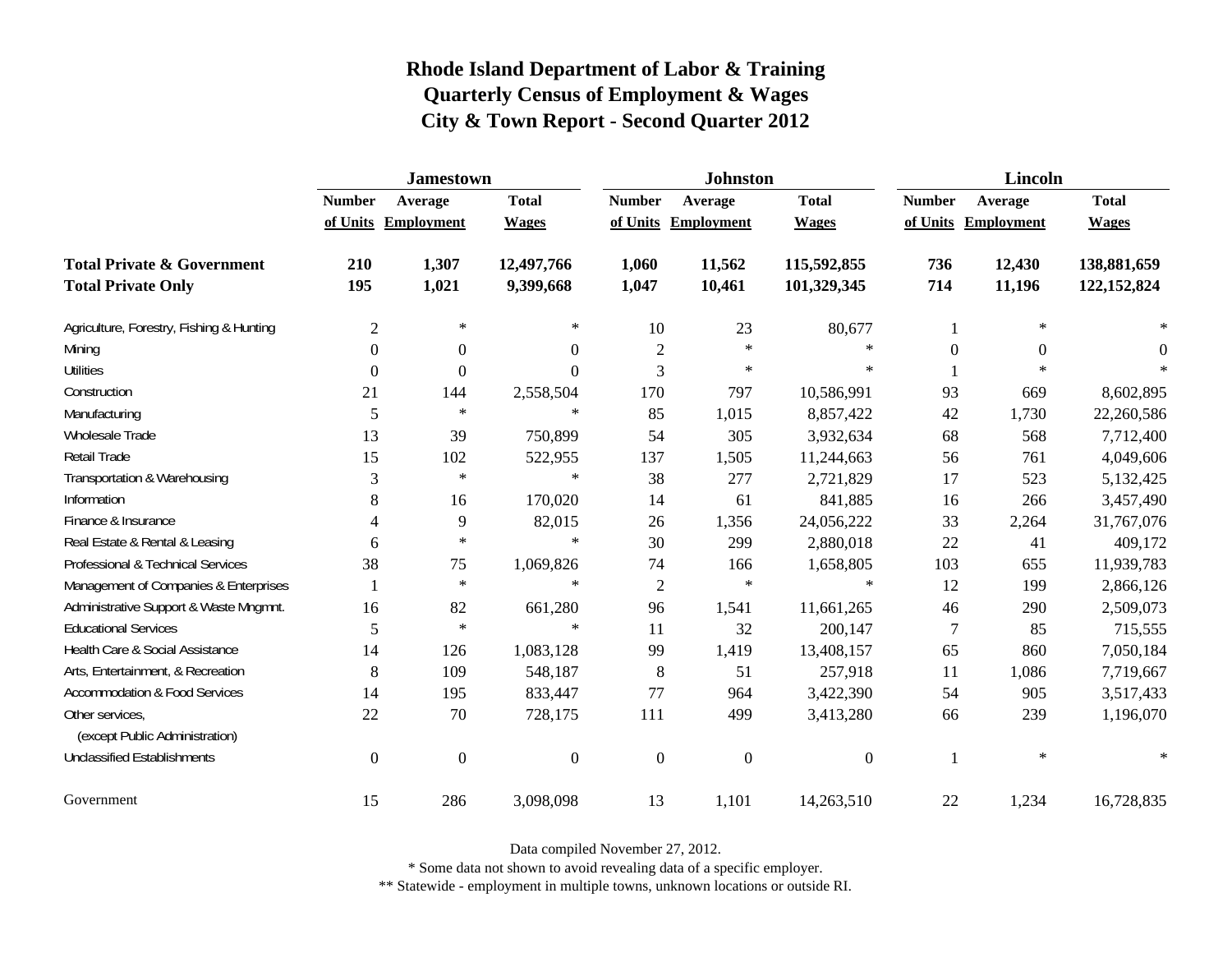|                                                   | <b>Little Compton</b> |                     |                  |                | <b>Middletown</b>   |                  | <b>Narragansett</b> |                     |              |
|---------------------------------------------------|-----------------------|---------------------|------------------|----------------|---------------------|------------------|---------------------|---------------------|--------------|
|                                                   | <b>Number</b>         | Average             | <b>Total</b>     | <b>Number</b>  | Average             | <b>Total</b>     | <b>Number</b>       | Average             | <b>Total</b> |
|                                                   |                       | of Units Employment | <b>Wages</b>     |                | of Units Employment | <b>Wages</b>     |                     | of Units Employment | <b>Wages</b> |
| <b>Total Private &amp; Government</b>             | 150                   | 654                 | 5,439,113        | 747            | 10,530              | 112,817,325      | 472                 | 4,561               | 38,374,611   |
| <b>Total Private Only</b>                         | 144                   | 527                 | 3,900,532        | 734            | 9,746               | 100,179,243      | 454                 | 3,486               | 22,510,062   |
| Agriculture, Forestry, Fishing & Hunting          | 8                     | 63                  | 317,186          | 6              | 78                  | 524,189          | 7                   | 26                  | 236,631      |
| Mining                                            | $\Omega$              | $\boldsymbol{0}$    | $\Omega$         |                | $\ast$              | $\ast$           | $\theta$            | $\boldsymbol{0}$    | $\Omega$     |
| <b>Utilities</b>                                  | $\boldsymbol{0}$      | $\boldsymbol{0}$    | $\Omega$         |                | $\ast$              | $\ast$           | $\overline{0}$      | $\boldsymbol{0}$    | $\Omega$     |
| Construction                                      | 30                    | 101                 | 1,063,093        | 70             | 348                 | 4,023,112        | 41                  | 86                  | 971,456      |
| Manufacturing                                     | $\overline{2}$        | $\ast$              | $\ast$           | 18             | 305                 | 4,906,852        | 15                  | 90                  | 1,224,015    |
| Wholesale Trade                                   | 5                     | $8\,$               | 133,898          | 27             | 137                 | 1,664,143        | 23                  | 91                  | 876,741      |
| Retail Trade                                      | 7                     | 30                  | 111,035          | 102            | 1,504               | 10,527,119       | 49                  | 639                 | 3,637,835    |
| Transportation & Warehousing                      | $\sqrt{2}$            | $\ast$              | $\ast$           | 10             | 156                 | 1,179,842        | 8                   | 97                  | 728,837      |
| Information                                       | $\overline{2}$        | $\ast$              | $\ast$           | 14             | 325                 | 6,289,278        | 7                   | 16                  | 602,558      |
| Finance & Insurance                               | 3                     | $\ast$              | $\ast$           | 30             | 563                 | 10,254,887       | 13                  | 44                  | 636,484      |
| Real Estate & Rental & Leasing                    | 3                     | $\ast$              | $\ast$           | 35             | 112                 | 957,317          | 27                  | 97                  | 854,285      |
| Professional & Technical Services                 | 18                    | 18                  | 387,529          | 109            | 1,823               | 31,617,583       | 51                  | 87                  | 1,524,584    |
| Management of Companies & Enterprises             | $\Omega$              | $\boldsymbol{0}$    | $\Omega$         | 6              | 299                 | 4,228,347        | 1                   | $\ast$              | $\ast$       |
| Administrative Support & Waste Mngmnt.            | 21                    | 59                  | 349,615          | 44             | 140                 | 1,190,758        | 28                  | 103                 | 841,249      |
| <b>Educational Services</b>                       |                       | $\ast$              | $\ast$           | 10             | $\ast$              | $\ast$           | $\tau$              | $\mathfrak{2}$      | 11,424       |
| Health Care & Social Assistance                   | 5                     | 14                  | 120,363          | 75             | 1,385               | 9,840,654        | 44                  | 562                 | 4,248,338    |
| Arts, Entertainment, & Recreation                 | $\overline{7}$        | 59                  | 335,279          | 13             | 152                 | 780,601          | 15                  | 181                 | 989,215      |
| <b>Accommodation &amp; Food Services</b>          | 8                     | 53                  | 142,766          | 91             | 1,640               | 6,727,656        | 76                  | 1,157               | 4,036,801    |
| Other services,<br>(except Public Administration) | 22                    | 66                  | 348,093          | 72             | 497                 | 2,443,676        | 41                  | 201                 | 1,039,442    |
| <b>Unclassified Establishments</b>                | $\boldsymbol{0}$      | $\boldsymbol{0}$    | $\boldsymbol{0}$ | $\overline{0}$ | $\mathbf{0}$        | $\boldsymbol{0}$ | 1                   | $\ast$              |              |
| Government                                        | 6                     | 127                 | 1,538,581        | 13             | 784                 | 12,638,082       | 18                  | 1,075               | 15,864,549   |

Data compiled November 27, 2012.

\* Some data not shown to avoid revealing data of a specific employer.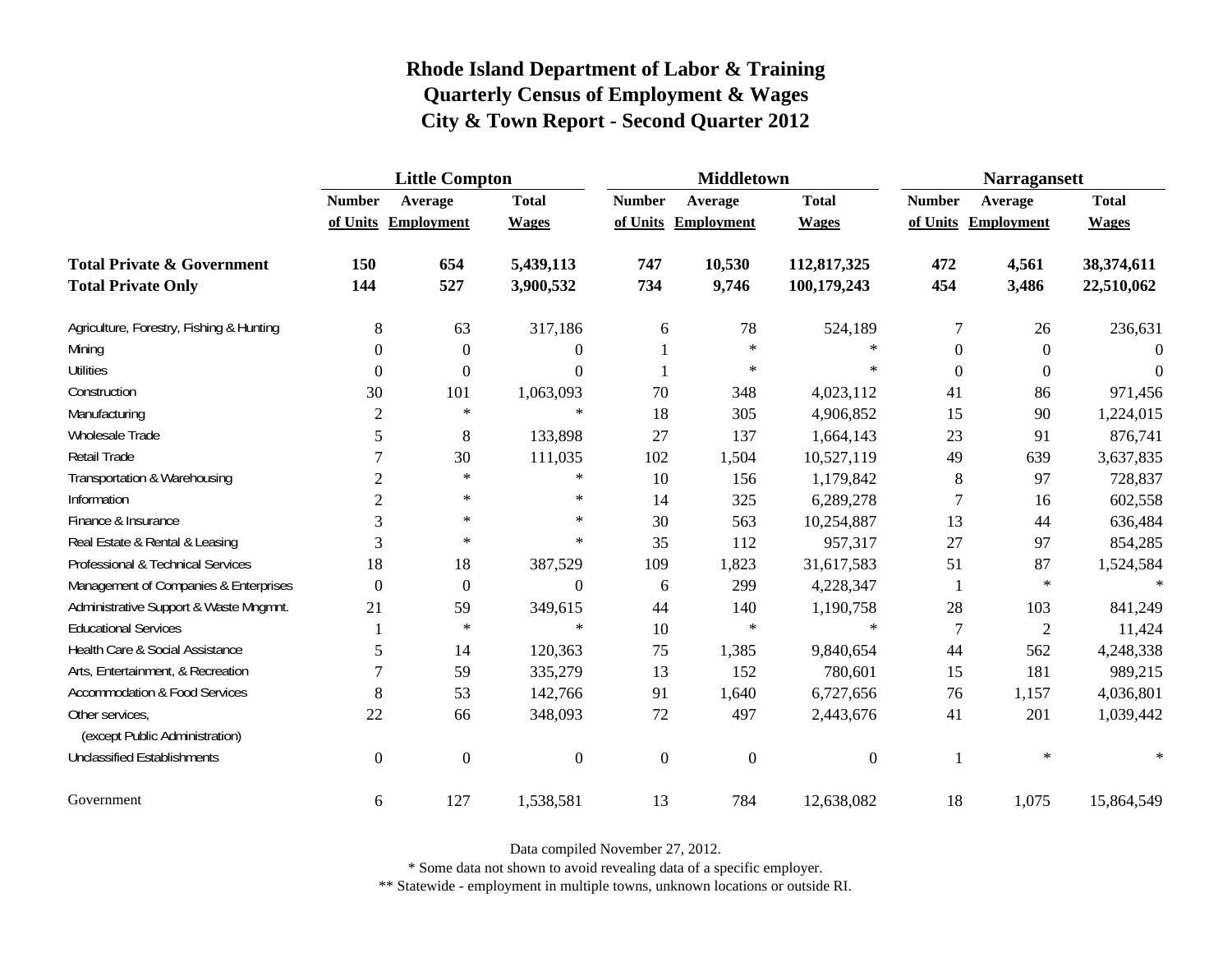|                                                   | <b>Newport</b> |                     |              |                | <b>New Shoreham</b> |                  | <b>North Kingstown</b> |                     |              |
|---------------------------------------------------|----------------|---------------------|--------------|----------------|---------------------|------------------|------------------------|---------------------|--------------|
|                                                   | <b>Number</b>  | Average             | <b>Total</b> | <b>Number</b>  | Average             | <b>Total</b>     | <b>Number</b>          | Average             | <b>Total</b> |
|                                                   |                | of Units Employment | <b>Wages</b> |                | of Units Employment | <b>Wages</b>     |                        | of Units Employment | <b>Wages</b> |
| <b>Total Private &amp; Government</b>             | 1,264          | 18,084              | 200,546,951  | 217            | 890                 | 6,537,118        | 989                    | 14,811              | 163,745,836  |
| <b>Total Private Only</b>                         | 1,228          | 12,672              | 98,820,610   | 203            | 771                 | 5,368,258        | 969                    | 13,390              | 145,919,242  |
| Agriculture, Forestry, Fishing & Hunting          | 5              | $\ast$              | $\ast$       | 3              | $\ast$              | ∗                | 12                     | 79                  | 917,526      |
| Mining                                            | 0              | $\Omega$            | $\theta$     | $\overline{0}$ | $\Omega$            | $\boldsymbol{0}$ | $\boldsymbol{0}$       | $\theta$            |              |
| <b>Utilities</b>                                  | 0              | $\Omega$            | $\theta$     | $\overline{2}$ | $\ast$              | $\ast$           | $\overline{2}$         | $\star$             |              |
| Construction                                      | 88             | 419                 | 4,609,802    | 33             | 60                  | 736,998          | 109                    | 379                 | 4,652,121    |
| Manufacturing                                     | 30             | 169                 | 1,466,034    | 6              | 8                   | 39,978           | 65                     | 4,729               | 69,726,660   |
| Wholesale Trade                                   | 44             | 143                 | 2,278,894    |                | $\ast$              | $\ast$           | 95                     | 686                 | 10,990,104   |
| Retail Trade                                      | 199            | 1,455               | 7,919,332    | 38             | 88                  | 572,926          | 102                    | 1,876               | 12,337,713   |
| Transportation & Warehousing                      | 47             | 291                 | 1,808,283    | 4              | 10                  | 45,598           | 38                     | 463                 | 4,312,012    |
| Information                                       | 24             | 230                 | 2,371,077    | 2              | $\ast$              | ∗                | 16                     | 135                 | 1,863,408    |
| Finance & Insurance                               | 41             | 182                 | 2,659,619    | 1              | $\ast$              | ∗                | 39                     | 211                 | 3,028,306    |
| Real Estate & Rental & Leasing                    | 58             | 389                 | 3,124,777    | 14             | 50                  | 288,451          | 22                     | 72                  | 670,430      |
| Professional & Technical Services                 | 140            | 632                 | 9,066,102    | 5              | 21                  | 96,107           | 127                    | 394                 | 6,037,989    |
| Management of Companies & Enterprises             | 7              | $\ast$              | $\ast$       | -1             | $\ast$              | $\ast$           | 12                     | 603                 | 6,632,413    |
| Administrative Support & Waste Mngmnt.            | 84             | 387                 | 3,370,015    | 13             | 39                  | 317,435          | 66                     | 448                 | 3,285,967    |
| <b>Educational Services</b>                       | 14             | 644                 | 7,395,244    |                | $\ast$              | $\ast$           | 19                     | 98                  | 698,714      |
| Health Care & Social Assistance                   | 82             | 1,714               | 18,085,716   | 3              | $\ast$              | $\ast$           | 71                     | 1,539               | 11,716,639   |
| Arts, Entertainment, & Recreation                 | 49             | 1,007               | 6,530,806    | 9              | 31                  | 172,825          | 25                     | 280                 | 1,501,942    |
| <b>Accommodation &amp; Food Services</b>          | 175            | 4,027               | 21,153,788   | 54             | 397                 | 2,141,787        | 62                     | 963                 | 3,447,424    |
| Other services,<br>(except Public Administration) | 139            | 780                 | 5,587,525    | 13             | 22                  | 133,010          | 86                     | 365                 | 2,491,748    |
| <b>Unclassified Establishments</b>                | $\overline{c}$ | $\ast$              | $\ast$       |                |                     |                  |                        | $\ast$              | $\ast$       |
| Government                                        | 36             | 5,412               | 101,726,341  | 14             | 119                 | 1,168,860        | 20                     | 1,421               | 17,826,594   |

Data compiled November 27, 2012.

\* Some data not shown to avoid revealing data of a specific employer.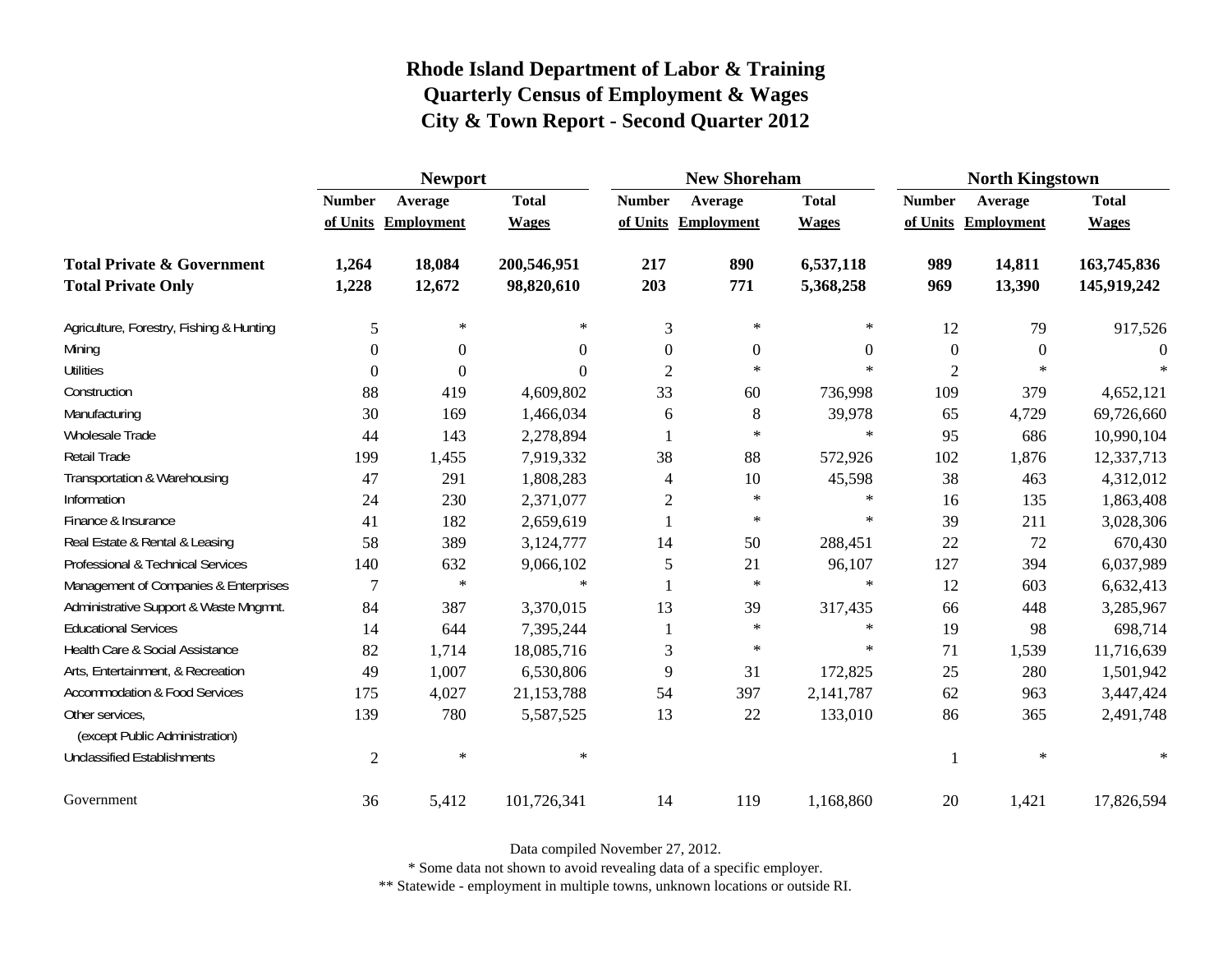|                                                   | <b>North Providence</b> |                     |              |                  | <b>North Smithfield</b> |                  | <b>Pawtucket</b> |                     |              |  |
|---------------------------------------------------|-------------------------|---------------------|--------------|------------------|-------------------------|------------------|------------------|---------------------|--------------|--|
|                                                   | <b>Number</b>           | Average             | <b>Total</b> | <b>Number</b>    | Average                 | <b>Total</b>     | <b>Number</b>    | Average             | <b>Total</b> |  |
|                                                   |                         | of Units Employment | <b>Wages</b> |                  | of Units Employment     | <b>Wages</b>     |                  | of Units Employment | <b>Wages</b> |  |
| <b>Total Private &amp; Government</b>             | 715                     | 7,063               | 55,961,915   | 371              | 4,651                   | 40,111,418       | 1,517            | 23,807              | 252,373,482  |  |
| <b>Total Private Only</b>                         | 705                     | 6,127               | 44,997,093   | 362              | 4,251                   | 34,031,942       | 1,493            | 21,611              | 219,430,019  |  |
| Agriculture, Forestry, Fishing & Hunting          |                         | $\ast$              | $\ast$       | $\sqrt{2}$       | $\ast$                  | $\ast$           | $\overline{0}$   | $\Omega$            | 0            |  |
| Mining                                            | $\overline{0}$          | 0                   | $\Omega$     | $\overline{c}$   | $\ast$                  | $\ast$           | $\theta$         | $\Omega$            | $\Omega$     |  |
| <b>Utilities</b>                                  | $\boldsymbol{0}$        | $\boldsymbol{0}$    | $\Omega$     | $\boldsymbol{0}$ | $\boldsymbol{0}$        | $\boldsymbol{0}$ | 3                | 78                  | 1,179,122    |  |
| Construction                                      | 76                      | 193                 | 2,214,155    | 68               | 187                     | 1,630,573        | 130              | 1,006               | 13,346,244   |  |
| Manufacturing                                     | 38                      | 281                 | 2,363,669    | 18               | 573                     | 5,242,912        | 140              | 3,724               | 41,365,737   |  |
| Wholesale Trade                                   | 28                      | 84                  | 1,013,280    | 21               | 129                     | 1,851,368        | 70               | 502                 | 5,643,257    |  |
| <b>Retail Trade</b>                               | 102                     | 957                 | 5,689,055    | 36               | 971                     | 6,218,352        | 167              | 1,402               | 9,501,649    |  |
| Transportation & Warehousing                      | 16                      | 124                 | 816,745      | 14               | 339                     | 3,276,381        | 40               | 557                 | 5,768,936    |  |
| Information                                       | 7                       | 28                  | 304,591      | 3                | 13                      | 124,130          | 18               | 96                  | 1,527,066    |  |
| Finance & Insurance                               | 29                      | 138                 | 1,485,412    | 11               | 42                      | 650,781          | 50               | 541                 | 7,880,460    |  |
| Real Estate & Rental & Leasing                    | 30                      | 147                 | 1,020,956    | 11               | 27                      | 245,261          | 44               | 192                 | 1,737,142    |  |
| Professional & Technical Services                 | 55                      | 200                 | 2,563,110    | 45               | 246                     | 3,746,210        | 132              | 661                 | 8,426,999    |  |
| Management of Companies & Enterprises             | $\overline{2}$          | $\ast$              | $\ast$       | $\overline{0}$   | $\boldsymbol{0}$        | $\boldsymbol{0}$ | 10               | $\ast$              | $\ast$       |  |
| Administrative Support & Waste Mngmnt.            | 49                      | 428                 | 2,088,702    | 25               | 176                     | 1,358,158        | 98               | 1,913               | 12,304,069   |  |
| <b>Educational Services</b>                       | $\overline{2}$          | $\ast$              | $\ast$       | 3                | $\ast$                  | $\ast$           | 28               | 368                 | 3,017,582    |  |
| Health Care & Social Assistance                   | 91                      | 2,290               | 20,139,363   | 45               | 852                     | 6,224,024        | 199              | 5,508               | 50,413,090   |  |
| Arts, Entertainment, & Recreation                 | 7                       | 68                  | 121,786      | 7                | 31                      | 209,654          | 18               | 423                 | 3,764,613    |  |
| Accommodation & Food Services                     | 69                      | 837                 | 2,906,814    | 21               | 459                     | 1,581,893        | 141              | 1,616               | 5,662,427    |  |
| Other services,<br>(except Public Administration) | 102                     | 328                 | 2,056,350    | 30               | 162                     | 1,118,550        | 203              | 1,252               | 7,368,093    |  |
| <b>Unclassified Establishments</b>                |                         | $\ast$              | $\ast$       | $\mathbf{0}$     | $\ast$                  | $\ast$           | $\overline{2}$   | $\ast$              | $\ast$       |  |
| Government                                        | 10                      | 936                 | 10,964,822   | $\mathbf{9}$     | 400                     | 6,079,476        | 24               | 2,196               | 32,943,463   |  |

Data compiled November 27, 2012.

\* Some data not shown to avoid revealing data of a specific employer.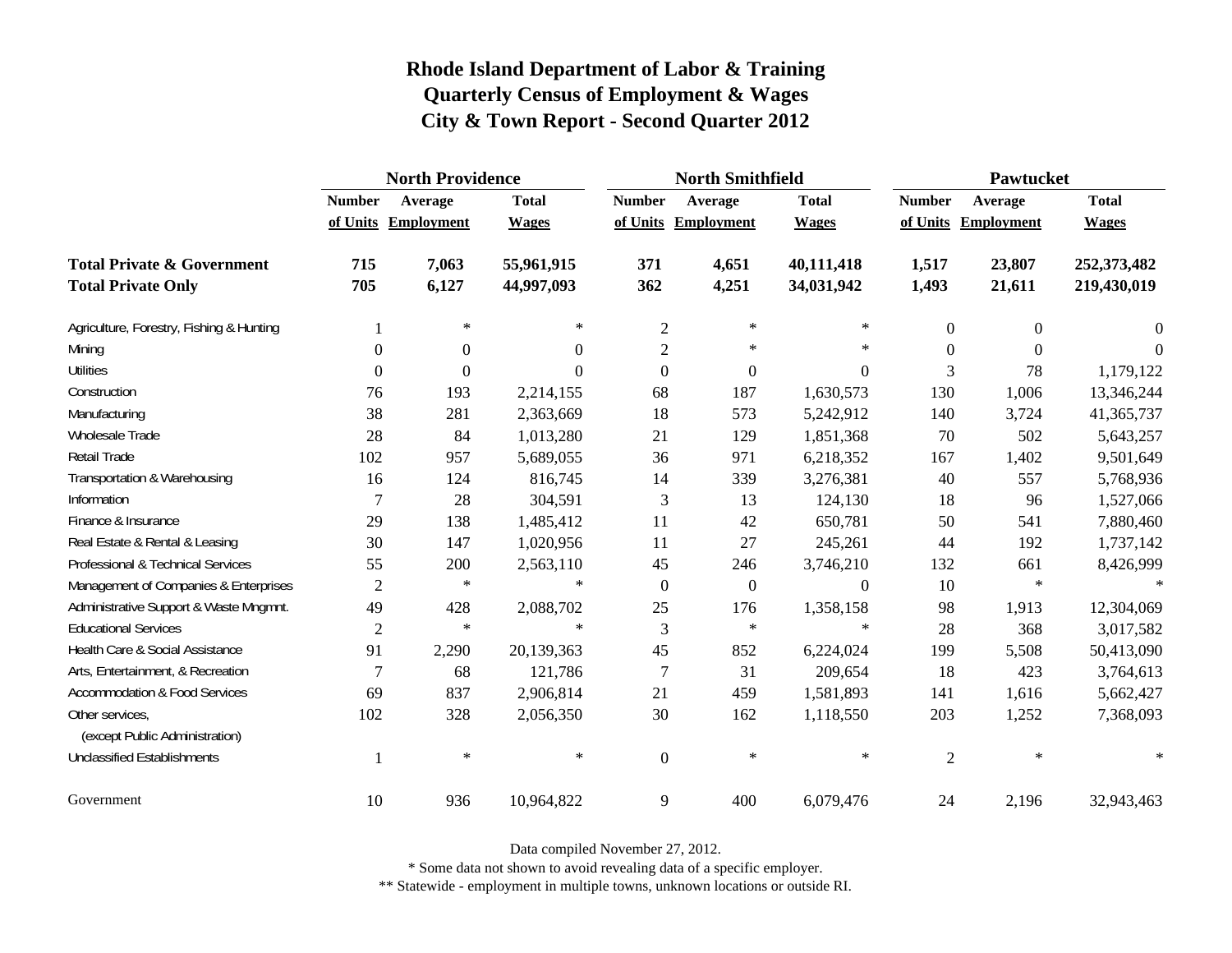|                                                   | Portsmouth    |                     |                  |                | Providence |               | <b>Richmond</b> |                     |                  |
|---------------------------------------------------|---------------|---------------------|------------------|----------------|------------|---------------|-----------------|---------------------|------------------|
|                                                   | <b>Number</b> | Average             | <b>Total</b>     | <b>Number</b>  | Average    | <b>Total</b>  | <b>Number</b>   | Average             | <b>Total</b>     |
|                                                   |               | of Units Employment | <b>Wages</b>     | of Units       | Employment | <b>Wages</b>  |                 | of Units Employment | <b>Wages</b>     |
| <b>Total Private &amp; Government</b>             | 525           | 5,774               | 71,955,378       | 5,540          | 107,741    | 1,338,832,417 | 151             | 1,968               | 20,682,455       |
| <b>Total Private Only</b>                         | 509           | 5,105               | 62,419,898       | 5,431          | 93,229     | 1,107,724,042 | 144             | 1,254               | 8,781,499        |
| Agriculture, Forestry, Fishing & Hunting          | 16            | 45                  | 293,927          |                | $\ast$     | $\ast$        | 8               | 48                  | 486,646          |
| Mining                                            | $\Omega$      | $\theta$            | $\boldsymbol{0}$ |                | $\ast$     | $\ast$        |                 | $\ast$              |                  |
| <b>Utilities</b>                                  |               | $\ast$              | $\ast$           | 6              | 576        | 13,194,328    | $\Omega$        | $\Omega$            | $\theta$         |
| Construction                                      | 70            | 262                 | 2,865,613        | 271            | 1,811      | 28,721,693    | 22              | 72                  | 789,648          |
| Manufacturing                                     | 22            | 1,613               | 34,876,080       | 252            | 4,250      | 41,716,941    | $\overline{4}$  | $\star$             | $\ast$           |
| <b>Wholesale Trade</b>                            | 26            | 114                 | 1,614,048        | 206            | 2,699      | 39,815,157    | 6               | $\ast$              | $\ast$           |
| Retail Trade                                      | 56            | 486                 | 3,067,012        | 618            | 6,683      | 37,685,335    | 20              | 289                 | 1,848,612        |
| Transportation & Warehousing                      | $\,8\,$       | 78                  | 578,648          | 75             | 633        | 6,474,788     | $\mathfrak{Z}$  | $\star$             | $\star$          |
| Information                                       | 11            | 74                  | 995,183          | 152            | 3,190      | 55,327,957    |                 | $\ast$              | $\ast$           |
| Finance & Insurance                               | 18            | 65                  | 718,200          | 315            | 4,762      | 109,350,191   | 5               | 50                  | 437,657          |
| Real Estate & Rental & Leasing                    | 14            | 158                 | 1,113,842        | 189            | 1,362      | 13,625,776    | $\Omega$        | $\overline{0}$      | $\boldsymbol{0}$ |
| Professional & Technical Services                 | 67            | 146                 | 2,197,720        | 897            | 6,299      | 116,158,974   | 10              | 59                  | 655,571          |
| Management of Companies & Enterprises             | 3             | 4                   | 79,226           | 42             | 1,726      | 39,597,439    | $\Omega$        | $\overline{0}$      | $\boldsymbol{0}$ |
| Administrative Support & Waste Mngmnt.            | 32            | 248                 | 1,801,184        | 302            | 7,172      | 49,682,050    | 15              | 71                  | 480,453          |
| <b>Educational Services</b>                       | 17            | 281                 | 2,626,268        | 110            | 12,161     | 152,605,857   | 2               | $\ast$              | $\star$          |
| Health Care & Social Assistance                   | 40            | 758                 | 5,296,780        | 611            | 25,403     | 320,808,314   | 10              | 88                  | 648,503          |
| Arts, Entertainment, & Recreation                 | 10            | 122                 | 692,218          | 57             | 926        | 5,418,540     | 6               | 116                 | 440,195          |
| <b>Accommodation &amp; Food Services</b>          | 41            | 472                 | 2,089,406        | 547            | 9,034      | 42,633,282    | 19              | 277                 | 978,517          |
| Other services,<br>(except Public Administration) | 57            | 176                 | 1,496,588        | 775            | 4,528      | 34,821,324    | 12              | 22                  | 97,996           |
| <b>Unclassified Establishments</b>                | $\mathbf{0}$  | $\mathbf{0}$        | $\boldsymbol{0}$ | $\overline{4}$ | $\ast$     | $\ast$        | $\mathbf{0}$    | $\mathbf{0}$        | $\boldsymbol{0}$ |
| Government                                        | 16            | 669                 | 9,535,480        | 109            | 14,512     | 231,108,375   | $\overline{7}$  | 714                 | 11,900,956       |

Data compiled November 27, 2012.

\* Some data not shown to avoid revealing data of a specific employer.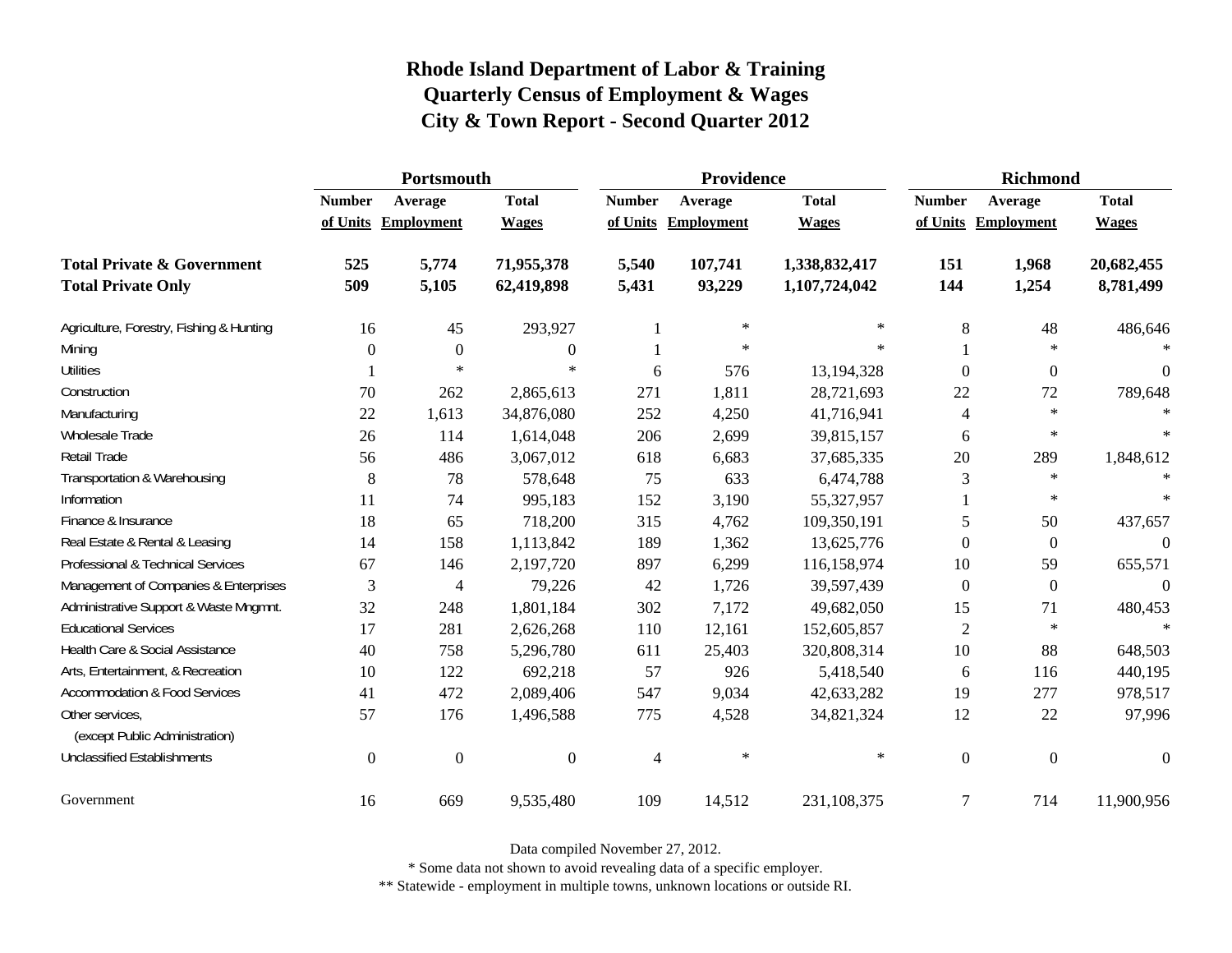|                                                   | <b>Scituate</b>  |                     |                  |                  | <b>Smithfield</b> |                  | <b>South Kingstown</b> |                     |                  |
|---------------------------------------------------|------------------|---------------------|------------------|------------------|-------------------|------------------|------------------------|---------------------|------------------|
|                                                   | <b>Number</b>    | Average             | <b>Total</b>     | <b>Number</b>    | Average           | <b>Total</b>     | <b>Number</b>          | Average             | <b>Total</b>     |
|                                                   |                  | of Units Employment | <b>Wages</b>     | of Units         | <b>Employment</b> | <b>Wages</b>     |                        | of Units Employment | <b>Wages</b>     |
| <b>Total Private &amp; Government</b>             | 265              | 1,579               | 16,019,315       | 841              | 14,854            | 206,149,200      | 983                    | 13,666              | 139,552,728      |
| <b>Total Private Only</b>                         | 252              | 947                 | 6,526,454        | 826              | 14,226            | 196,461,416      | 959                    | 9,803               | 88,210,852       |
| Agriculture, Forestry, Fishing & Hunting          | 11               | 45                  | 246,911          | 3                | $\ast$            | $\ast$           | 17                     | 78                  | 664,618          |
| Mining                                            | 0                | $\mathbf{0}$        | $\boldsymbol{0}$ |                  | $\ast$            | $\ast$           |                        | $\ast$              | $\ast$           |
| <b>Utilities</b>                                  | 0                | $\boldsymbol{0}$    | $\boldsymbol{0}$ | $\boldsymbol{0}$ | $\boldsymbol{0}$  | $\boldsymbol{0}$ | $\overline{2}$         | $\ast$              | $\ast$           |
| Construction                                      | 62               | 179                 | 1,604,937        | 137              | 967               | 13,709,514       | 108                    | 309                 | 3,312,819        |
| Manufacturing                                     | 10               | 16                  | 156,387          | 67               | 1,480             | 18,477,409       | 26                     | 596                 | 9,079,642        |
| Wholesale Trade                                   | 9                | 31                  | 305,447          | 59               | 816               | 11,652,966       | 53                     | 788                 | 12,461,695       |
| Retail Trade                                      | 17               | 174                 | 1,044,982        | 114              | 1,893             | 10,488,338       | 117                    | 1,297               | 9,161,718        |
| Transportation & Warehousing                      | 11               | 15                  | 136,296          | 15               | 78                | 897,998          | $\,8\,$                | 165                 | 865,312          |
| Information                                       | 7                | 23                  | 152,048          | 17               | 206               | 3,358,951        | 18                     | 181                 | 2,164,136        |
| Finance & Insurance                               | 6                | $\ast$              | $\ast$           | 46               | 3,390             | 85,368,605       | 36                     | 296                 | 4,134,717        |
| Real Estate & Rental & Leasing                    | 8                | 25                  | 153,655          | 19               | 72                | 814,079          | 21                     | 189                 | 1,082,291        |
| Professional & Technical Services                 | 31               | 84                  | 890,561          | $78\,$           | 335               | 4,302,723        | 103                    | 327                 | 4,562,572        |
| Management of Companies & Enterprises             | 0                | $\mathbf{0}$        | $\Omega$         | 6                | 226               | 8,141,171        | 3                      | $\ast$              | $\ast$           |
| Administrative Support & Waste Mngmnt.            | 19               | 34                  | 244,011          | 44               | 565               | 7,478,794        | 76                     | 293                 | 2,199,545        |
| <b>Educational Services</b>                       |                  | $\overline{2}$      | 33,600           | 10               | $\ast$            | $\ast$           | 27                     | 310                 | 2,448,488        |
| Health Care & Social Assistance                   | 20               | 85                  | 508,504          | 62               | 1,566             | 10,816,537       | 110                    | 2,609               | 24,167,470       |
| Arts, Entertainment, & Recreation                 | 3                | 7                   | 16,402           | 11               | 46                | 225,046          | 29                     | 219                 | 1,184,098        |
| <b>Accommodation &amp; Food Services</b>          | 16               | 149                 | 477,695          | 69               | 1,131             | 4,851,506        | 102                    | 1,407               | 5,402,055        |
| Other services,<br>(except Public Administration) | 21               | 73                  | 477,280          | 68               | 636               | 4,628,436        | 102                    | 698                 | 4,636,095        |
| <b>Unclassified Establishments</b>                | $\boldsymbol{0}$ | $\boldsymbol{0}$    | $\boldsymbol{0}$ | $\boldsymbol{0}$ | $\boldsymbol{0}$  | $\boldsymbol{0}$ | $\boldsymbol{0}$       | $\boldsymbol{0}$    | $\boldsymbol{0}$ |
| Government                                        | 13               | 632                 | 9,492,861        | 15               | 628               | 9,687,784        | 24                     | 3,863               | 51,341,876       |

Data compiled November 27, 2012.

\* Some data not shown to avoid revealing data of a specific employer.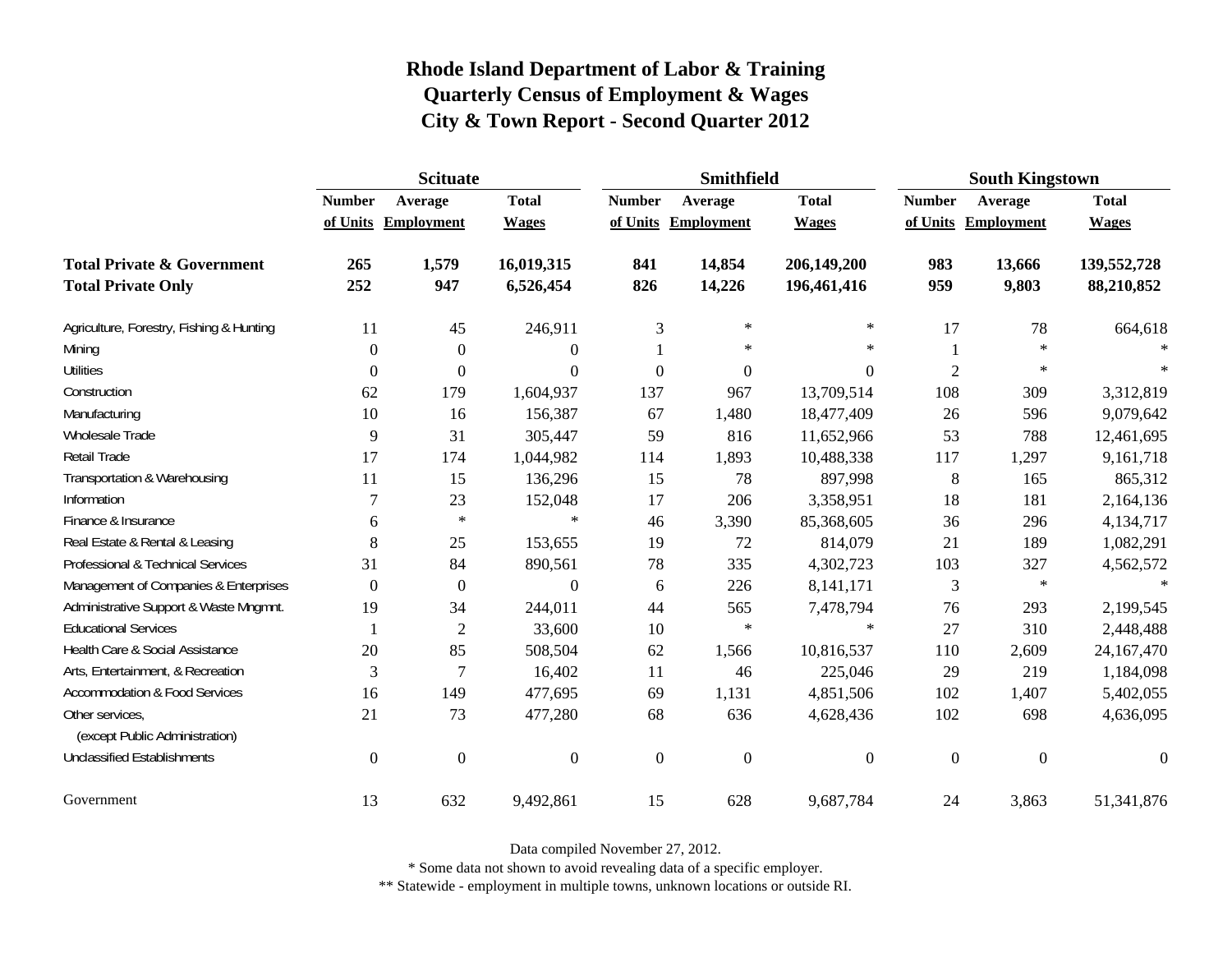|                                                   | <b>Tiverton</b>  |                     |                |                  | Warren              |                  | Warwick          |                     |              |
|---------------------------------------------------|------------------|---------------------|----------------|------------------|---------------------|------------------|------------------|---------------------|--------------|
|                                                   | <b>Number</b>    | Average             | <b>Total</b>   | <b>Number</b>    | Average             | <b>Total</b>     | <b>Number</b>    | Average             | <b>Total</b> |
|                                                   |                  | of Units Employment | <b>Wages</b>   |                  | of Units Employment | <b>Wages</b>     |                  | of Units Employment | <b>Wages</b> |
| <b>Total Private &amp; Government</b>             | 361              | 2,612               | 21,573,544     | 372              | 3,463               | 28,652,135       | 3,071            | 47,707              | 498,460,483  |
| <b>Total Private Only</b>                         | 346              | 2,101               | 16,031,430     | 365              | 3,317               | 26,916,013       | 3,036            | 43,563              | 433,352,632  |
| Agriculture, Forestry, Fishing & Hunting          | 8                | 21                  | 83,400         | $\mathfrak{2}$   | ∗                   | $\ast$           | 3                | $\ast$              |              |
| Mining                                            | $\overline{2}$   | $\ast$              | $\ast$         | $\boldsymbol{0}$ | $\boldsymbol{0}$    | $\boldsymbol{0}$ | $\boldsymbol{0}$ | $\Omega$            | $\theta$     |
| <b>Utilities</b>                                  | 3                | $\ast$              | $\ast$         | $\boldsymbol{0}$ | $\boldsymbol{0}$    | $\boldsymbol{0}$ | $\boldsymbol{0}$ | $\Omega$            | 0            |
| Construction                                      | 49               | 148                 | 1,512,739      | 49               | 147                 | 1,439,927        | 289              | 1,916               | 25,504,646   |
| Manufacturing                                     | 12               | 56                  | 342,572        | 38               | 591                 | 6,522,371        | 136              | 3,065               | 38,242,979   |
| Wholesale Trade                                   | 22               | 128                 | 1,441,455      | 17               | 134                 | 2,106,632        | 191              | 1,742               | 23,061,481   |
| Retail Trade                                      | 47               | 499                 | 4,350,435      | 40               | 273                 | 1,682,127        | 407              | 7,427               | 50,247,837   |
| Transportation & Warehousing                      | 8                | 77                  | 422,771        | $\overline{4}$   | 273                 | 1,614,854        | 81               | 1,917               | 19,811,332   |
| Information                                       | 3                | $\ast$              | $\ast$         | 5                | 44                  | 480,878          | 45               | 535                 | 6,006,803    |
| Finance & Insurance                               | 12               | 55                  | 564,021        | 14               | 162                 | 1,416,652        | 191              | 3,153               | 49,645,807   |
| Real Estate & Rental & Leasing                    | 6                | 9                   | 102,940        | 9                | 18                  | 112,081          | 107              | 1,070               | 9,183,518    |
| Professional & Technical Services                 | 37               | 108                 | 1,394,664      | 28               | 95                  | 1,053,070        | 366              | 1,911               | 24,630,844   |
| Management of Companies & Enterprises             |                  | $\ast$              | $\ast$         | $\overline{0}$   | $\ast$              | $\ast$           | 30               | 1,347               | 25,371,791   |
| Administrative Support & Waste Mngmnt.            | 26               | 56                  | 438,447        | 24               | 141                 | 1,012,653        | 218              | 1,971               | 17,011,517   |
| <b>Educational Services</b>                       | $\overline{4}$   | $\ast$              | $\ast$         | 6                | 68                  | 683,164          | 34               | 957                 | 9,521,455    |
| Health Care & Social Assistance                   | 30               | 340                 | 2,740,081      | 35               | 593                 | 5,824,825        | 345              | 9,000               | 98,064,639   |
| Arts, Entertainment, & Recreation                 | 5                | 30                  | 132,528        | 6                | 57                  | 187,804          | 35               | 523                 | 2,896,076    |
| <b>Accommodation &amp; Food Services</b>          | 29               | 414                 | 1,375,368      | 42               | 578                 | 1,898,732        | 243              | 5,238               | 22,130,145   |
| Other services,<br>(except Public Administration) | 42               | 116                 | 555,784        | 46               | 144                 | 876,423          | 313              | 1,777               | 11,956,880   |
| <b>Unclassified Establishments</b>                | $\boldsymbol{0}$ | $\boldsymbol{0}$    | $\overline{0}$ | $\boldsymbol{0}$ | $\boldsymbol{0}$    | $\boldsymbol{0}$ | $\overline{2}$   | $\ast$              | $\ast$       |
| Government                                        | 15               | 511                 | 5,542,114      | $\overline{7}$   | 146                 | 1,736,122        | 35               | 4,144               | 65,107,851   |

Data compiled November 27, 2012.

\* Some data not shown to avoid revealing data of a specific employer.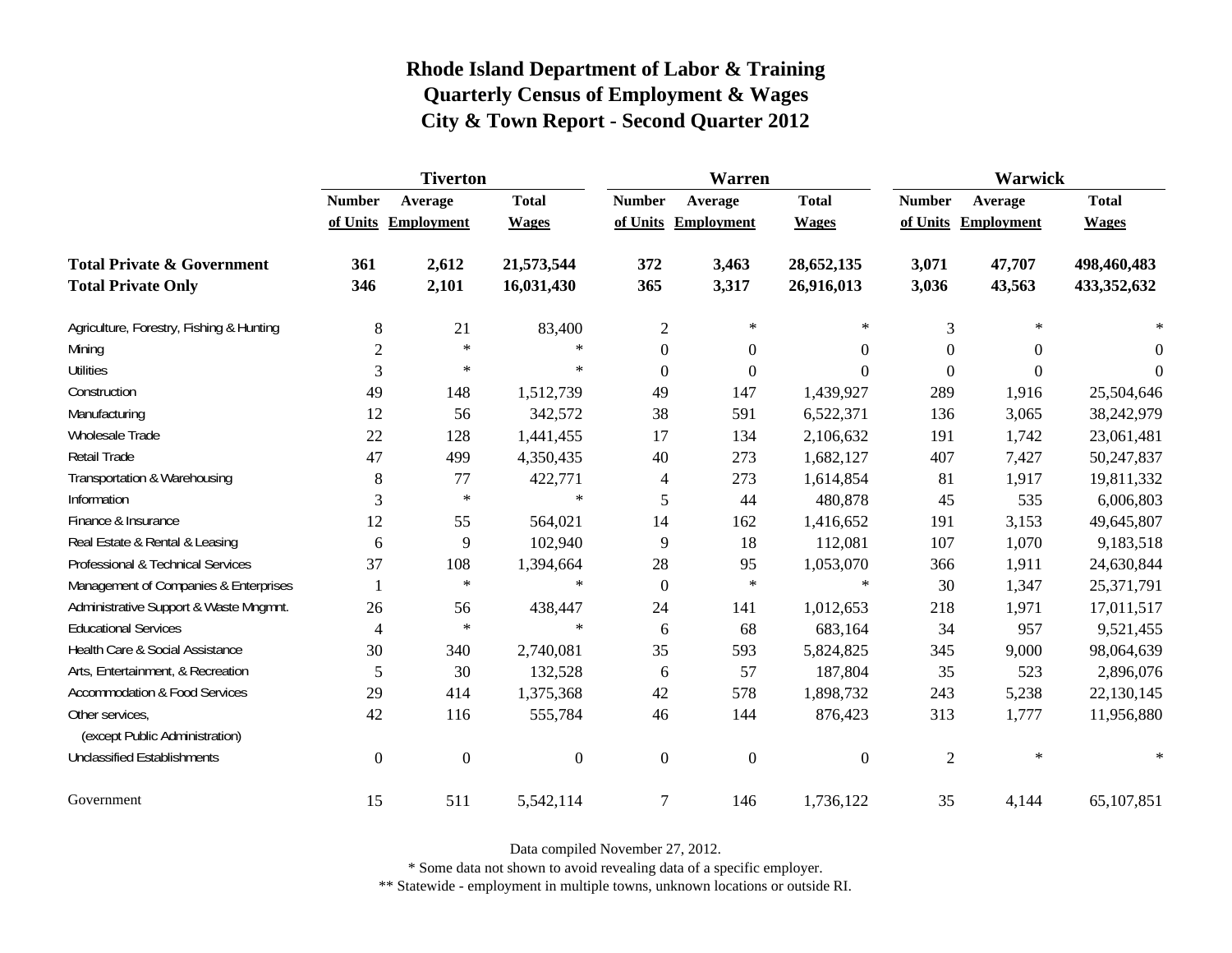|                                                   | Westerly         |                     |                |                | <b>West Greenwich</b> |              |                | <b>West Warwick</b> |              |  |
|---------------------------------------------------|------------------|---------------------|----------------|----------------|-----------------------|--------------|----------------|---------------------|--------------|--|
|                                                   | <b>Number</b>    | Average             | <b>Total</b>   | <b>Number</b>  | Average               | <b>Total</b> | <b>Number</b>  | Average             | <b>Total</b> |  |
|                                                   |                  | of Units Employment | <b>Wages</b>   |                | of Units Employment   | <b>Wages</b> |                | of Units Employment | <b>Wages</b> |  |
| <b>Total Private &amp; Government</b>             | 857              | 9,839               | 83,714,503     | 194            | 3,077                 | 56,050,260   | 590            | 7,712               | 82,869,922   |  |
| <b>Total Private Only</b>                         | 839              | 8,691               | 68,628,020     | 184            | 2,693                 | 50,920,636   | 575            | 6,661               | 66,031,055   |  |
| Agriculture, Forestry, Fishing & Hunting          | $\mathbf 2$      | $\ast$              | $\ast$         | $\overline{2}$ | $\ast$                | $\ast$       | $\mathbf{0}$   | $\boldsymbol{0}$    | 0            |  |
| Mining                                            | 3                | $\ast$              | $\ast$         |                | $\ast$                | $\ast$       | $\Omega$       | $\Omega$            | $\Omega$     |  |
| <b>Utilities</b>                                  | $\mathbf{0}$     | $\overline{0}$      | $\Omega$       | $\Omega$       | $\theta$              | $\theta$     | $\theta$       | $\boldsymbol{0}$    | $\Omega$     |  |
| Construction                                      | 87               | 235                 | 2,506,965      | 40             | 100                   | 883,165      | 72             | 239                 | 2,172,552    |  |
| Manufacturing                                     | 31               | 547                 | 6,500,613      | 10             | 1,130                 | 28,258,613   | 31             | 1,271               | 15,294,067   |  |
| Wholesale Trade                                   | 30               | 71                  | 796,433        | 12             | 235                   | 3,336,620    | 30             | 255                 | 3,265,053    |  |
| Retail Trade                                      | 133              | 1,903               | 11,411,033     | 12             | 58                    | 283,200      | 92             | 966                 | 6,736,624    |  |
| Transportation & Warehousing                      | 10               | 61                  | 468,613        | 6              | $\ast$                | $\ast$       | 11             | 319                 | 2,693,526    |  |
| Information                                       | 17               | 214                 | 2,976,744      | 3              | $\ast$                | $\ast$       | 6              | $\ast$              | $\ast$       |  |
| Finance & Insurance                               | 28               | 336                 | 4,335,791      | 6              | 28                    | 343,461      | 23             | 615                 | 7,697,193    |  |
| Real Estate & Rental & Leasing                    | 24               | 81                  | 575,178        | 3              | $\ast$                | $\ast$       | 25             | 74                  | 553,602      |  |
| Professional & Technical Services                 | 68               | 207                 | 2,609,826      | 24             | $\ast$                | $\ast$       | 50             | 122                 | 1,574,780    |  |
| Management of Companies & Enterprises             | 8                | $\ast$              | $\ast$         | $\theta$       | $\theta$              | $\theta$     | $\overline{2}$ | $\ast$              | $\ast$       |  |
| Administrative Support & Waste Mngmnt.            | 49               | 212                 | 1,637,550      | 20             | 105                   | 896,143      | 23             | 148                 | 968,937      |  |
| <b>Educational Services</b>                       | 11               | 103                 | 492,303        | $\overline{c}$ | $\ast$                | $\ast$       | 8              | 53                  | 289,946      |  |
| Health Care & Social Assistance                   | 109              | 2,052               | 18,895,170     | 9              | 123                   | 736,369      | 41             | 626                 | 5,160,856    |  |
| Arts, Entertainment, & Recreation                 | 34               | 439                 | 2,240,878      | $\overline{c}$ | $\ast$                | $\ast$       | 10             | 31                  | 277,288      |  |
| <b>Accommodation &amp; Food Services</b>          | 105              | 1,573               | 6,797,405      | 21             | 227                   | 1,009,957    | 67             | 679                 | 2,476,318    |  |
| Other services,<br>(except Public Administration) | 90               | 300                 | 1,627,701      | 10             | 23                    | 163,239      | 83             | 312                 | 1,843,764    |  |
| <b>Unclassified Establishments</b>                | $\boldsymbol{0}$ | $\boldsymbol{0}$    | $\overline{0}$ | 1              | $\ast$                | $\ast$       | 1              | $\ast$              | $\ast$       |  |
| Government                                        | 18               | 1,148               | 15,086,483     | 10             | 384                   | 5,129,624    | 15             | 1,051               | 16,838,867   |  |

Data compiled November 27, 2012.

\* Some data not shown to avoid revealing data of a specific employer.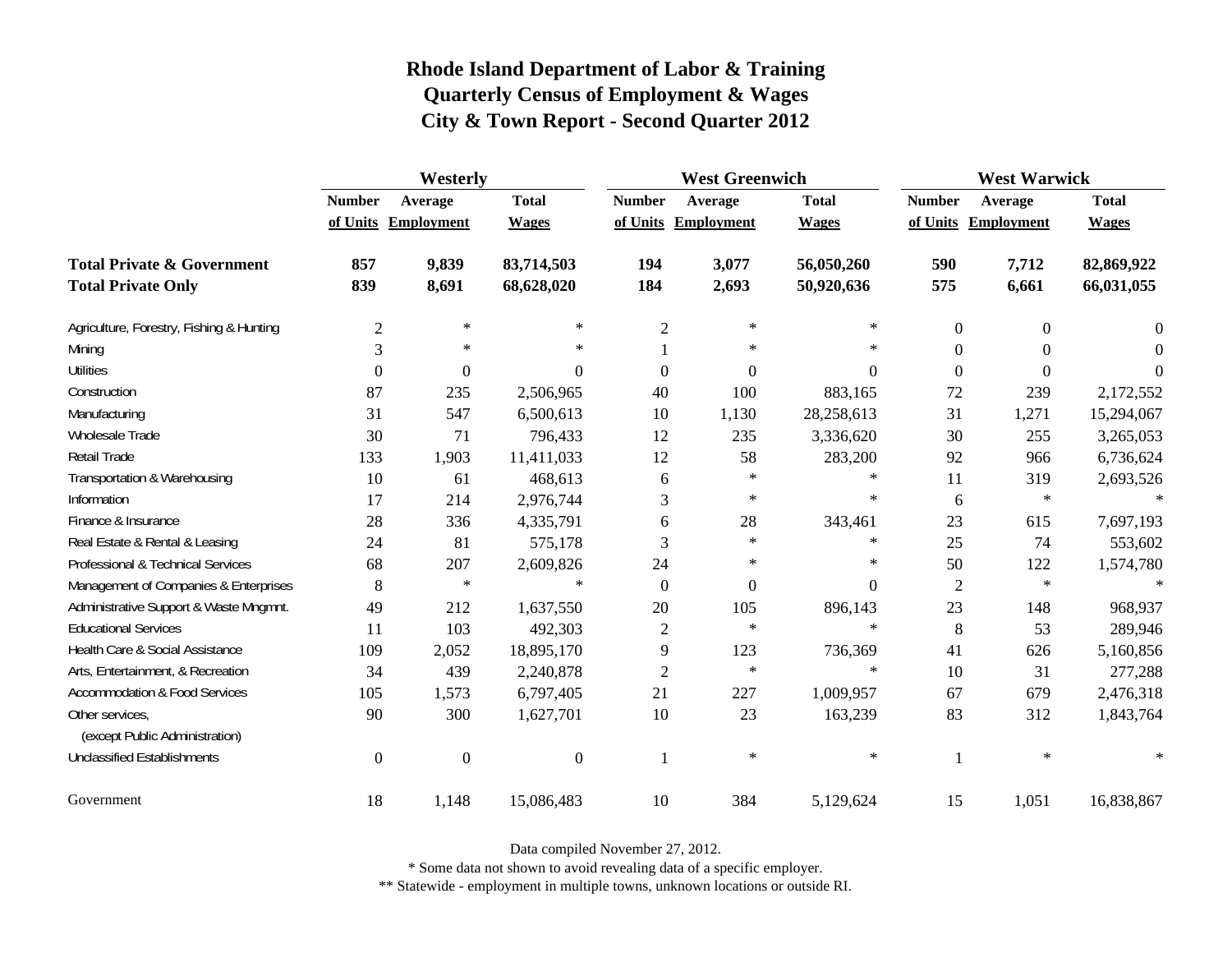|                                          |                  | Woonsocket        |              | Statewide **   |                     |              |  |
|------------------------------------------|------------------|-------------------|--------------|----------------|---------------------|--------------|--|
|                                          | <b>Number</b>    | Average           | <b>Total</b> | <b>Number</b>  | Average             | <b>Total</b> |  |
|                                          | of Units         | <b>Employment</b> | <b>Wages</b> |                | of Units Employment | <b>Wages</b> |  |
| <b>Total Private &amp; Government</b>    | 851              | 14,318            | 191,204,053  | 3,587          | 9,238               | 147,293,823  |  |
| <b>Total Private Only</b>                | 832              | 12,832            | 170,241,341  | 3,581          | 9,185               | 146,245,491  |  |
| Agriculture, Forestry, Fishing & Hunting | $\boldsymbol{0}$ | $\boldsymbol{0}$  | 0            |                | $1 *$<br>∗          |              |  |
| Mining                                   | $\boldsymbol{0}$ | $\boldsymbol{0}$  | $\theta$     | $\overline{0}$ | $\mathbf{0}$        | $\theta$     |  |
| <b>Utilities</b>                         | $\mathbf{1}$     | $\ast$            | $\ast$       | 3              | $\ast$              | $\ast$       |  |
| Construction                             | 65               | 307               | 3,355,036    | 290            | 704                 | 11,149,788   |  |
| Manufacturing                            | 57               | 1,067             | 10,699,203   | 18             | 35                  | 357,241      |  |
| Wholesale Trade                          | 41               | 420               | 6,499,381    | 1,283          | 2,188               | 47,649,260   |  |
| Retail Trade                             | 116              | 1,226             | 7,888,319    | 96             | 727                 | 13,140,118   |  |
| Transportation & Warehousing             | 12               | $\ast$            | $\ast$       | 38             | 101                 | 1,362,287    |  |
| Information                              | 8                | 50                | 432,149      | 204            | 404                 | 7,832,356    |  |
| Finance & Insurance                      | 26               | 175               | 4,093,603    | 151            | 457                 | 9,288,707    |  |
| Real Estate & Rental & Leasing           | 31               | 158               | 1,072,750    | 41             | 111                 | 1,660,397    |  |
| Professional & Technical Services        | 77               | 419               | 7,121,996    | 645            | 1,225               | 22,287,931   |  |
| Management of Companies & Enterprises    | 12               | $\ast$            | $\ast$       | 49             | 145                 | 2,447,354    |  |
| Administrative Support & Waste Mngmnt.   | 36               | 369               | 2,928,493    | 394            | 2,268               | 20,606,793   |  |
| <b>Educational Services</b>              | 13               | 360               | 3,304,641    | 78             | 144                 | 1,013,729    |  |
| Health Care & Social Assistance          | 116              | 3,943             | 33,743,642   | 70             | 287                 | 3,808,983    |  |
| Arts, Entertainment, & Recreation        | $\boldsymbol{7}$ | 113               | 394,718      | 22             | 31                  | 467,219      |  |
| <b>Accommodation &amp; Food Services</b> | 107              | 1,172             | 4,004,402    | 30             | 154                 | 667,714      |  |
| Other services,                          | 107              | 466               | 2,336,298    | 101            | 163                 | 2,036,603    |  |
| (except Public Administration)           |                  |                   |              |                |                     |              |  |
| <b>Unclassified Establishments</b>       | $\boldsymbol{0}$ | $\ast$            | $\ast$       | 67             | 37                  | 343,603      |  |
| Government                               | 19               | 1,486             | 20,962,712   | 6              | 53                  | 1,048,332    |  |

Data compiled November 27, 2012.

\* Some data not shown to avoid revealing data of a specific employer.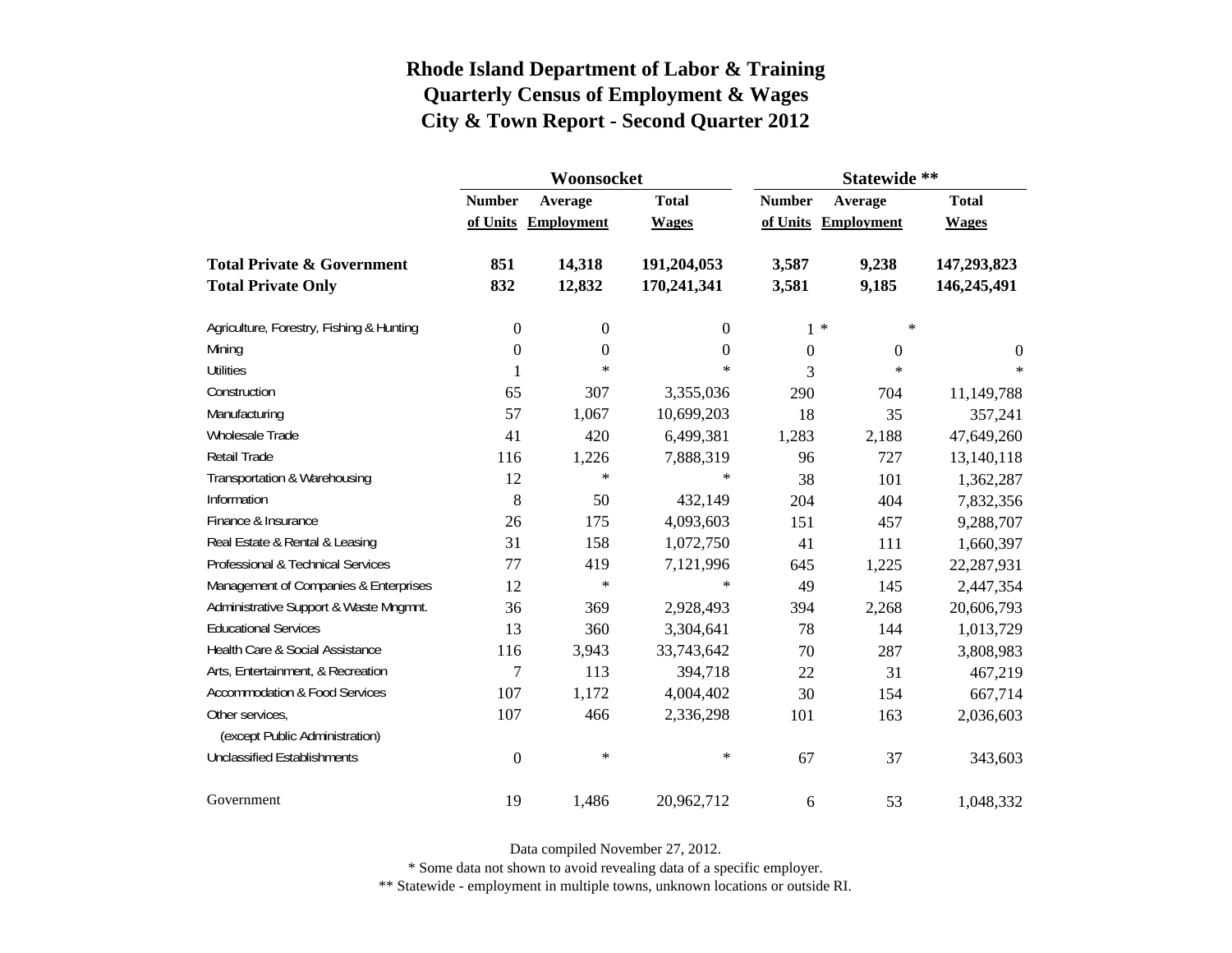|                                                   | <b>Bristol County</b> |                     |                |                  | <b>Kent County</b> |                  | <b>Newport County</b> |                   |              |
|---------------------------------------------------|-----------------------|---------------------|----------------|------------------|--------------------|------------------|-----------------------|-------------------|--------------|
|                                                   | <b>Number</b>         | Average             | <b>Total</b>   | <b>Number</b>    | Average            | <b>Total</b>     | <b>Number</b>         | Average           | <b>Total</b> |
|                                                   |                       | of Units Employment | <b>Wages</b>   | of Units         | <b>Employment</b>  | <b>Wages</b>     | of Units              | <b>Employment</b> | <b>Wages</b> |
| <b>Total Private &amp; Government</b>             | 1,420                 | 13,804              | 128,411,102    | 5,303            | 73,225             | 771,761,564      | 3,257                 | 38,961            | 424,830,077  |
| <b>Total Private Only</b>                         | 1,385                 | 11,756              | 98,355,180     | 5,210            | 65,586             | 661,630,917      | 3,156                 | 31,172            | 290,751,381  |
| Agriculture, Forestry, Fishing & Hunting          | 6                     | 12                  | 54,360         | 9                | 41                 | 215,072          | 45                    | 249               | 1,548,295    |
| Mining                                            | $\mathbf{0}$          | $\boldsymbol{0}$    | $\Omega$       | $\overline{c}$   | 7                  | 83,303           | 3                     | 10                | 90,263       |
| <b>Utilities</b>                                  |                       |                     | 12,372         | $\boldsymbol{0}$ | $\boldsymbol{0}$   | $\boldsymbol{0}$ | 5                     | 49                | 1,066,936    |
| Construction                                      | 182                   | 577                 | 5,963,049      | 574              | 2,879              | 36,313,528       | 328                   | 1,422             | 16,632,863   |
| Manufacturing                                     | 109                   | 1,677               | 17,144,654     | 239              | 6,228              | 92,064,671       | 89                    | 2,174             | 41,771,382   |
| Wholesale Trade                                   | 76                    | 280                 | 4,741,561      | 324              | 2,654              | 37,818,920       | 137                   | 569               | 7,883,337    |
| Retail Trade                                      | 132                   | 1,193               | 7,310,686      | 664              | 10,859             | 73,787,137       | 426                   | 4,076             | 26,497,888   |
| Transportation & Warehousing                      | 13                    | 288                 | 1,751,605      | 114              | 2,799              | 27,876,347       | 78                    | 607               | 4,064,793    |
| Information                                       | 25                    | 98                  | 1,410,449      | 81               | 1,459              | 21,279,754       | 62                    | 648               | 9,869,049    |
| Finance & Insurance                               | 55                    | 370                 | 4,263,368      | 286              | 4,180              | 62,906,709       | 108                   | 903               | 14,648,037   |
| Real Estate & Rental & Leasing                    | 37                    | 100                 | 865,507        | 179              | 1,319              | 11,721,751       | 122                   | 695               | 5,484,591    |
| Professional & Technical Services                 | 144                   | 316                 | 4,238,173      | 620              | 3,306              | 51,221,975       | 409                   | 2,802             | 45,733,424   |
| Management of Companies & Enterprises             | 9                     | 39                  | 492,361        | 45               | 1,631              | 29,125,183       | 18                    | 478               | 5,485,214    |
| Administrative Support & Waste Mngmnt.            | 93                    | 399                 | 3,122,269      | 373              | 2,921              | 25,126,734       | 223                   | 972               | 7,811,299    |
| <b>Educational Services</b>                       | 31                    | 1,584               | 19,427,060     | 69               | 1,355              | 12,396,122       | 51                    | 1,196             | 12,490,345   |
| Health Care & Social Assistance                   | 119                   | 2,051               | 15,947,258     | 540              | 12,181             | 124,570,289      | 246                   | 4,337             | 37,166,722   |
| Arts, Entertainment, & Recreation                 | 28                    | 393                 | 2,373,683      | 66               | 773                | 4,228,105        | 92                    | 1,479             | 9,019,619    |
| <b>Accommodation &amp; Food Services</b>          | 120                   | 1,694               | 5,674,188      | 455              | 8,278              | 33,740,341       | 358                   | 6,801             | 32,322,431   |
| Other services,<br>(except Public Administration) | 205                   | 685                 | 3,562,577      | 566              | 2,705              | 17,119,240       | 354                   | 1,705             | 11,159,841   |
| <b>Unclassified Establishments</b>                | $\boldsymbol{0}$      | $\overline{0}$      | $\overline{0}$ | $\overline{4}$   | $\,8\,$            | 35,736           | $\mathfrak{2}$        | 3                 | 5,052        |
| Government                                        | 35                    | 2,048               | 30,055,922     | 93               | 7,629              | 110,130,647      | 101                   | 7,789             | 134,078,696  |

Data compiled November 27, 2012.

\* Some data not shown to avoid revealing data of a specific employer.